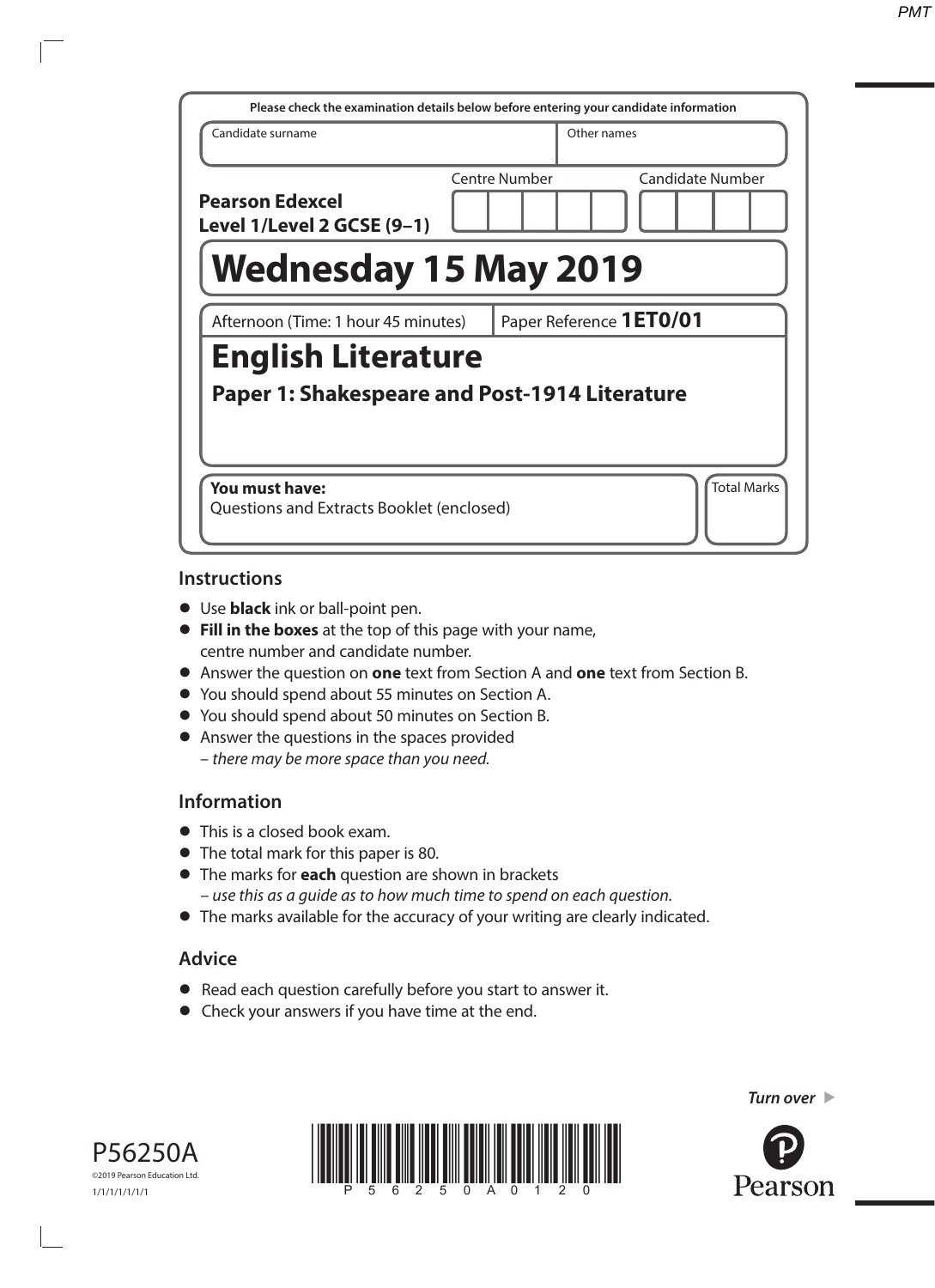| Indicate which question you are answering by marking a cross in the box $\boxtimes$ . If you change your<br>mind, put a line through the box $\boxtimes$ and then indicate your new question with a cross $\boxtimes$ . |                   |            |            | $\begin{pmatrix} 0 \\ 0 \\ 0 \end{pmatrix}$ |                                               |
|-------------------------------------------------------------------------------------------------------------------------------------------------------------------------------------------------------------------------|-------------------|------------|------------|---------------------------------------------|-----------------------------------------------|
| Chosen question number: <b>Question 1</b>                                                                                                                                                                               |                   | Question 2 | Question 3 |                                             |                                               |
|                                                                                                                                                                                                                         | <b>Question 4</b> | Question 5 | Question 6 |                                             | <b>RESERVE EN EN EN EN DESERVED</b>           |
|                                                                                                                                                                                                                         |                   |            |            | $\frac{1}{2}$                               | <b>HRANGE</b><br><b>Alisana</b><br><b>NO.</b> |
|                                                                                                                                                                                                                         |                   |            |            | <b>START REPORTS</b>                        | <b>PORTO RUSSIA EN EN ENTRE DE</b>            |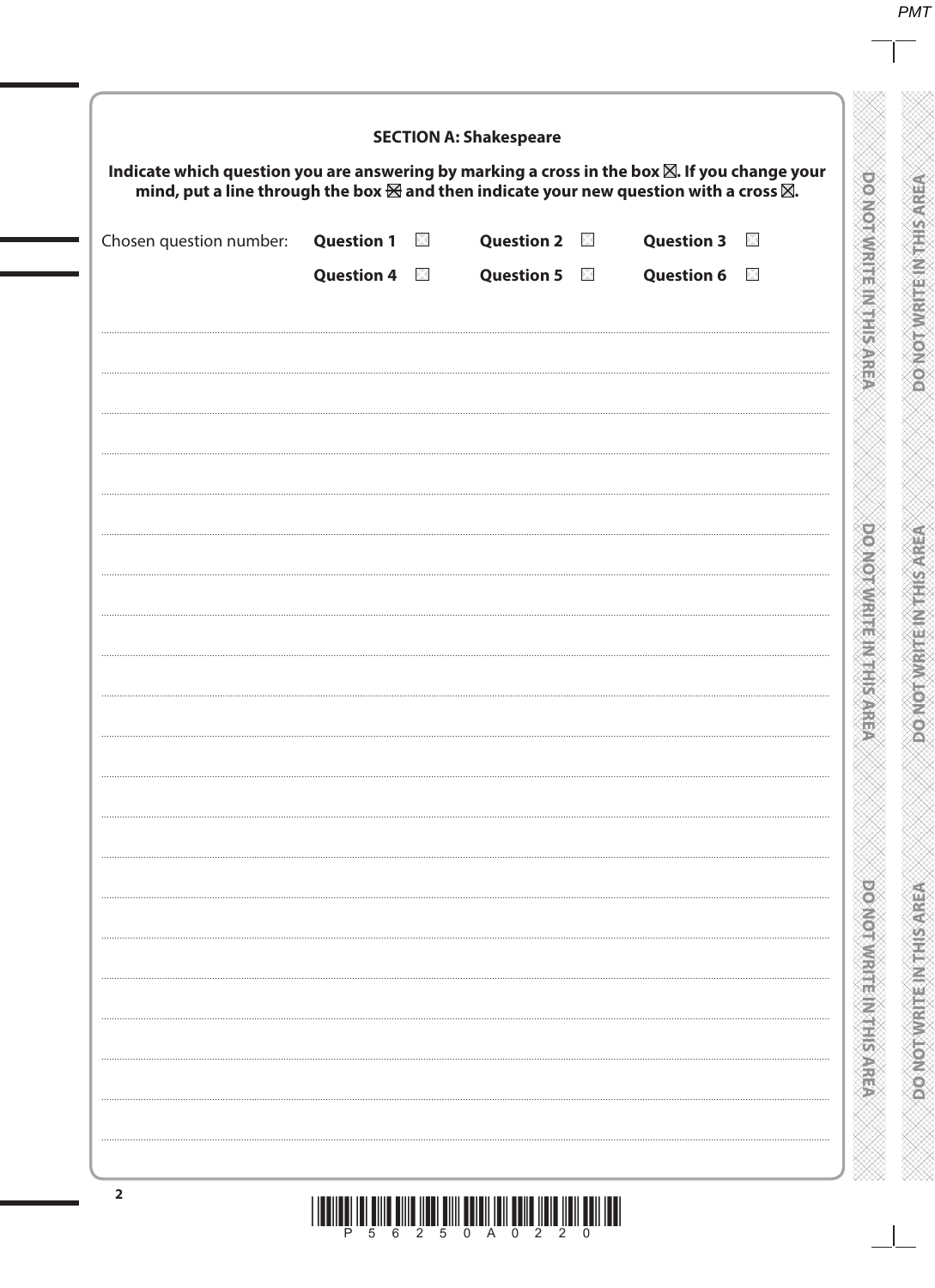| <b>POINOT WRITER IN THIS WRITER</b><br> |   |
|-----------------------------------------|---|
| これには<br>                                |   |
|                                         |   |
|                                         |   |
|                                         | . |

DO NOT WRITE IN THIS AREA

**DOOMORUTEIM THIS AREA** 

**DO NOT WRITE IN THIS AREA**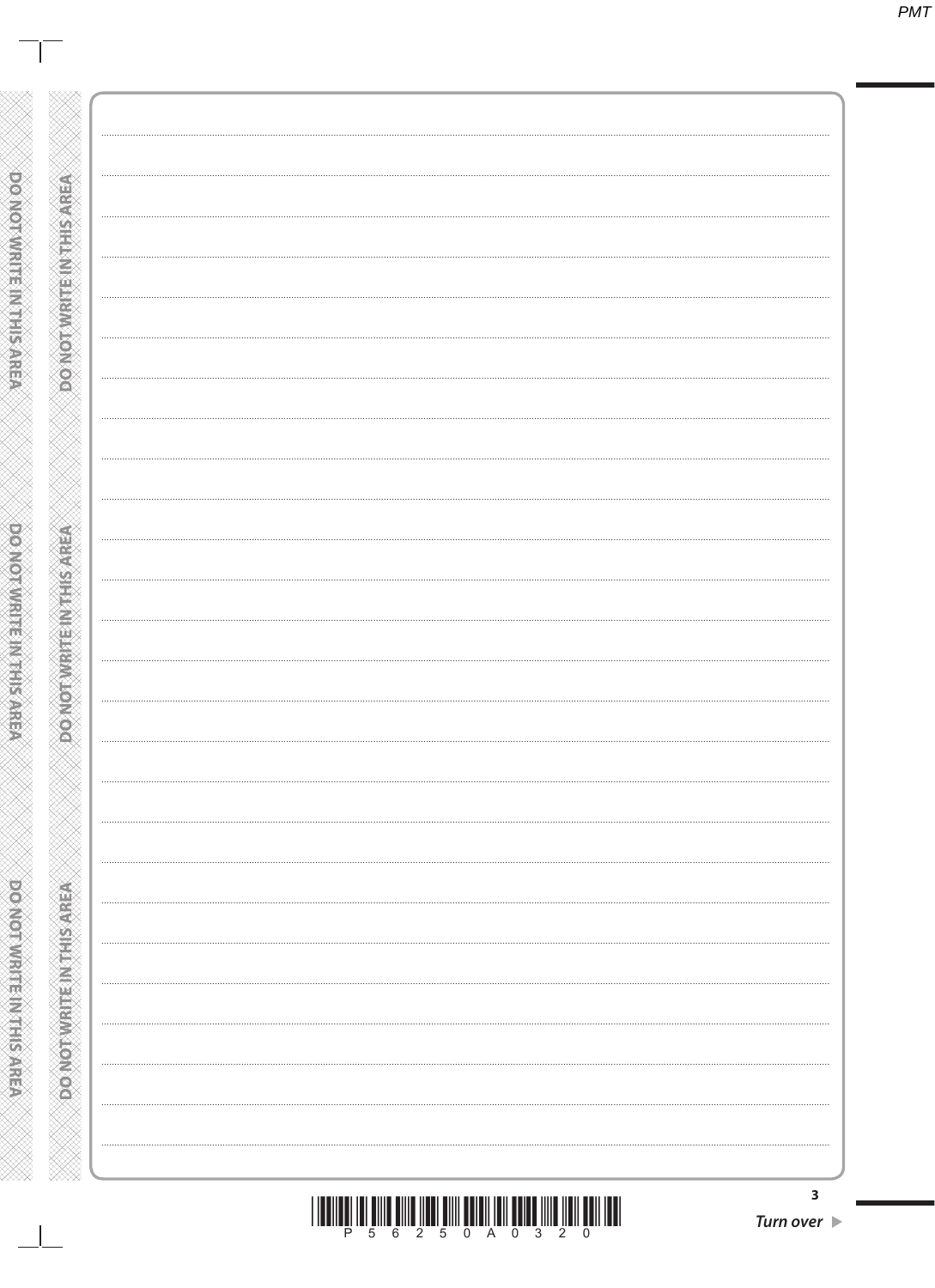| <u> IT DIE DIE DIE DIE BIJ DIE BEWERE DIE DIE BIJ DIE BIJ DIE BIJ DIE DIE BIJ DIE BIJ DIE BIJ DIE BIJ DIE BIJ DIE</u> |  |  |  |  |  |  |
|-----------------------------------------------------------------------------------------------------------------------|--|--|--|--|--|--|
| P 5 6 2 5 0 A 0 4 2 0                                                                                                 |  |  |  |  |  |  |

| .                       |
|-------------------------|
|                         |
| $\frac{2}{3}$           |
|                         |
|                         |
|                         |
|                         |
| .                       |
|                         |
|                         |
|                         |
|                         |
|                         |
| .                       |
|                         |
|                         |
| <b>MOIS STATES</b><br>. |
|                         |
| ei<br>S                 |
|                         |
| .                       |
|                         |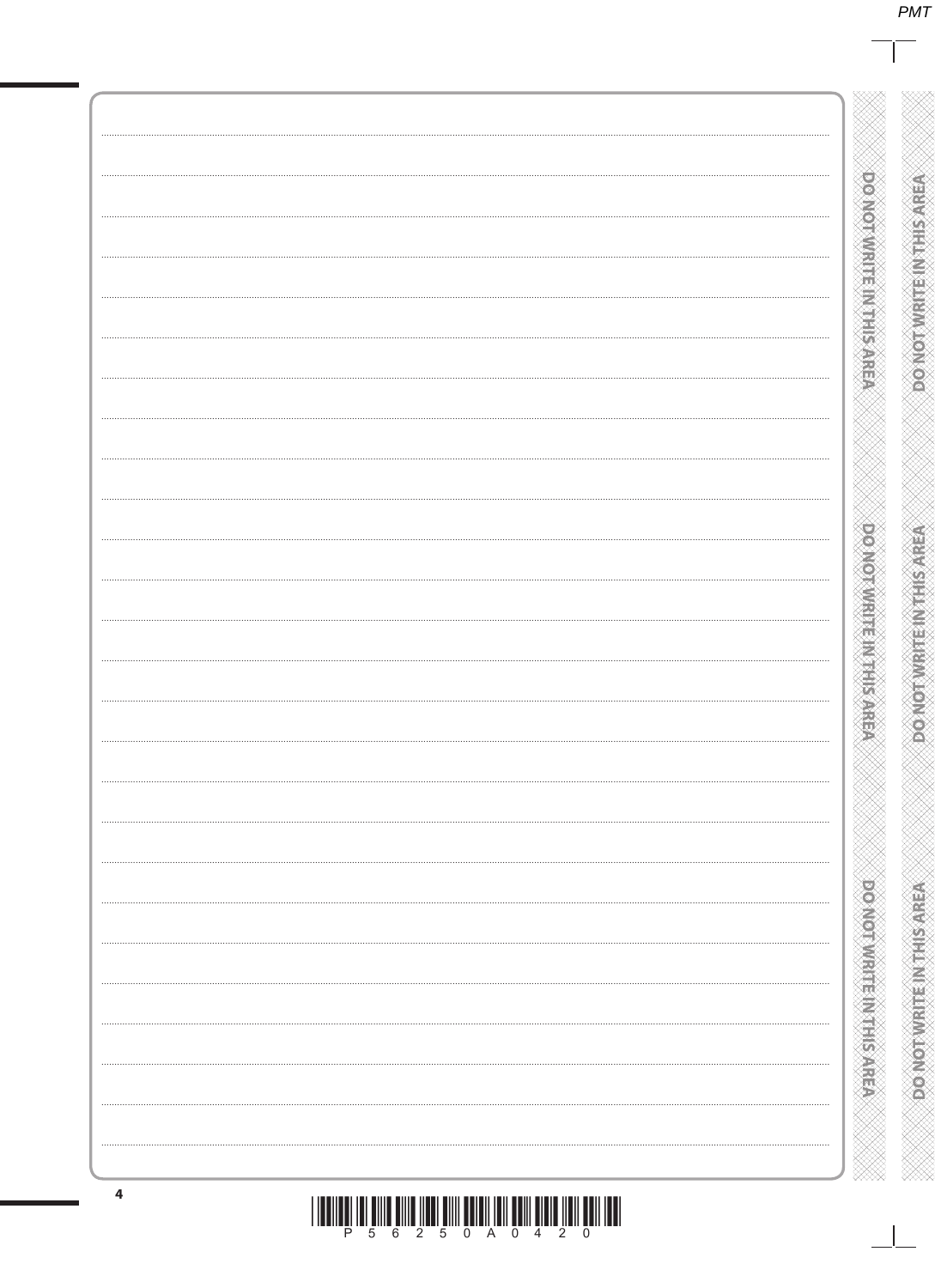| <br><br><br> |   |
|--------------|---|
|              |   |
|              |   |
|              |   |
|              |   |
|              | . |

DO NOT WRITE IN THIS AREA

**DOOMORUTEIM THIS AREA** 

**DO NOT WRITE IN THIS AREA**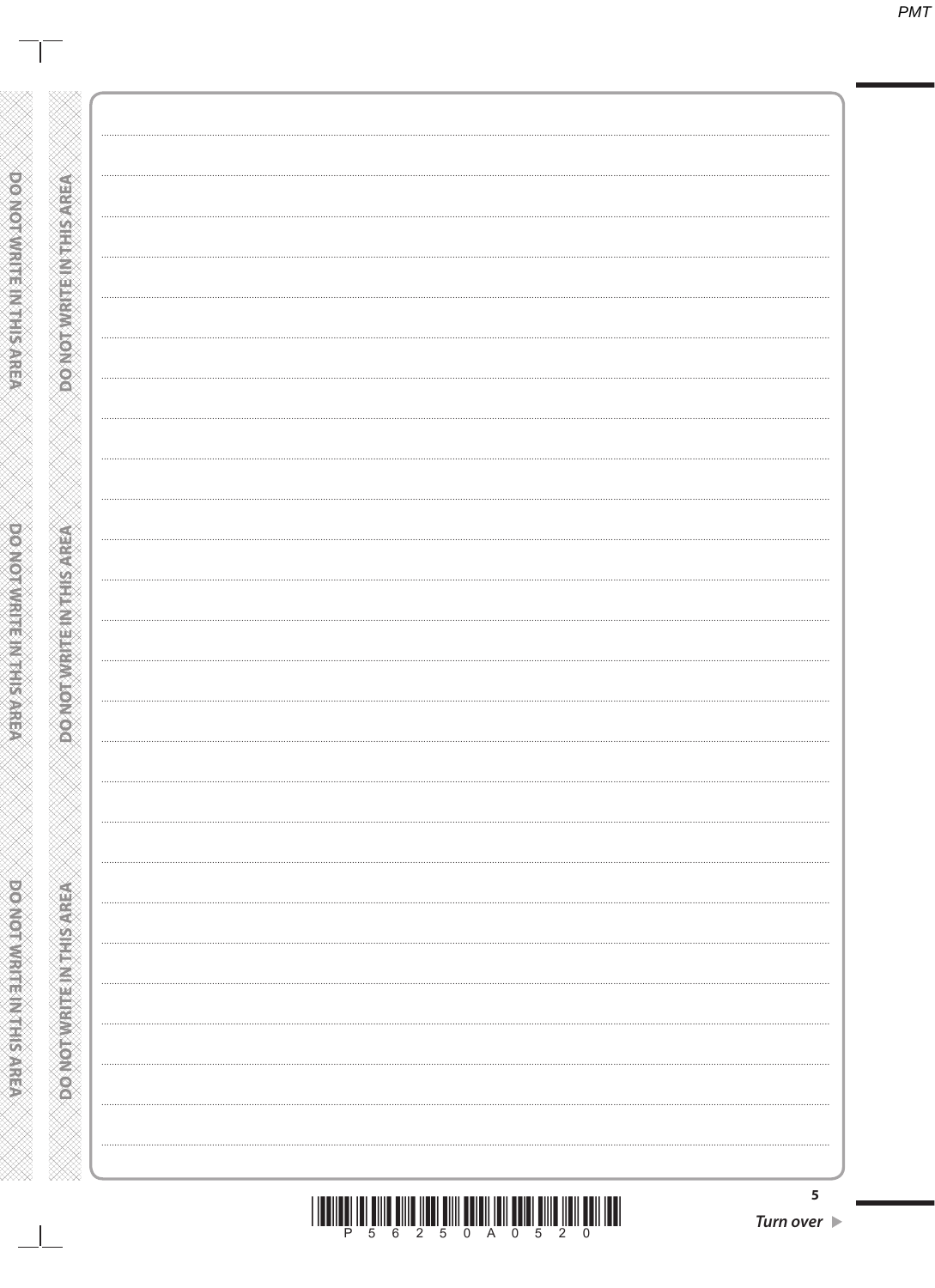|  |  |  | <u> ITIN TILLIN TIN TIN TILLIN TIN TIN TIN TIN TIN TIN TIN TIN ITI</u> |  |  |  |
|--|--|--|------------------------------------------------------------------------|--|--|--|
|  |  |  | P 5 6 2 5 0 A 0 6 2 0                                                  |  |  |  |

|   | <b>Monday Engineer</b> |  |
|---|------------------------|--|
| . | C)<br>C)<br>C)         |  |
|   |                        |  |
|   |                        |  |
|   |                        |  |
| . |                        |  |
| . | $\tilde{e}$            |  |
|   |                        |  |
|   | ž                      |  |
|   |                        |  |
|   |                        |  |
|   |                        |  |
|   |                        |  |
|   |                        |  |
|   |                        |  |
|   |                        |  |
|   |                        |  |
|   |                        |  |
| . | <b>NOTWARD MELTING</b> |  |
|   |                        |  |
|   |                        |  |
| 6 |                        |  |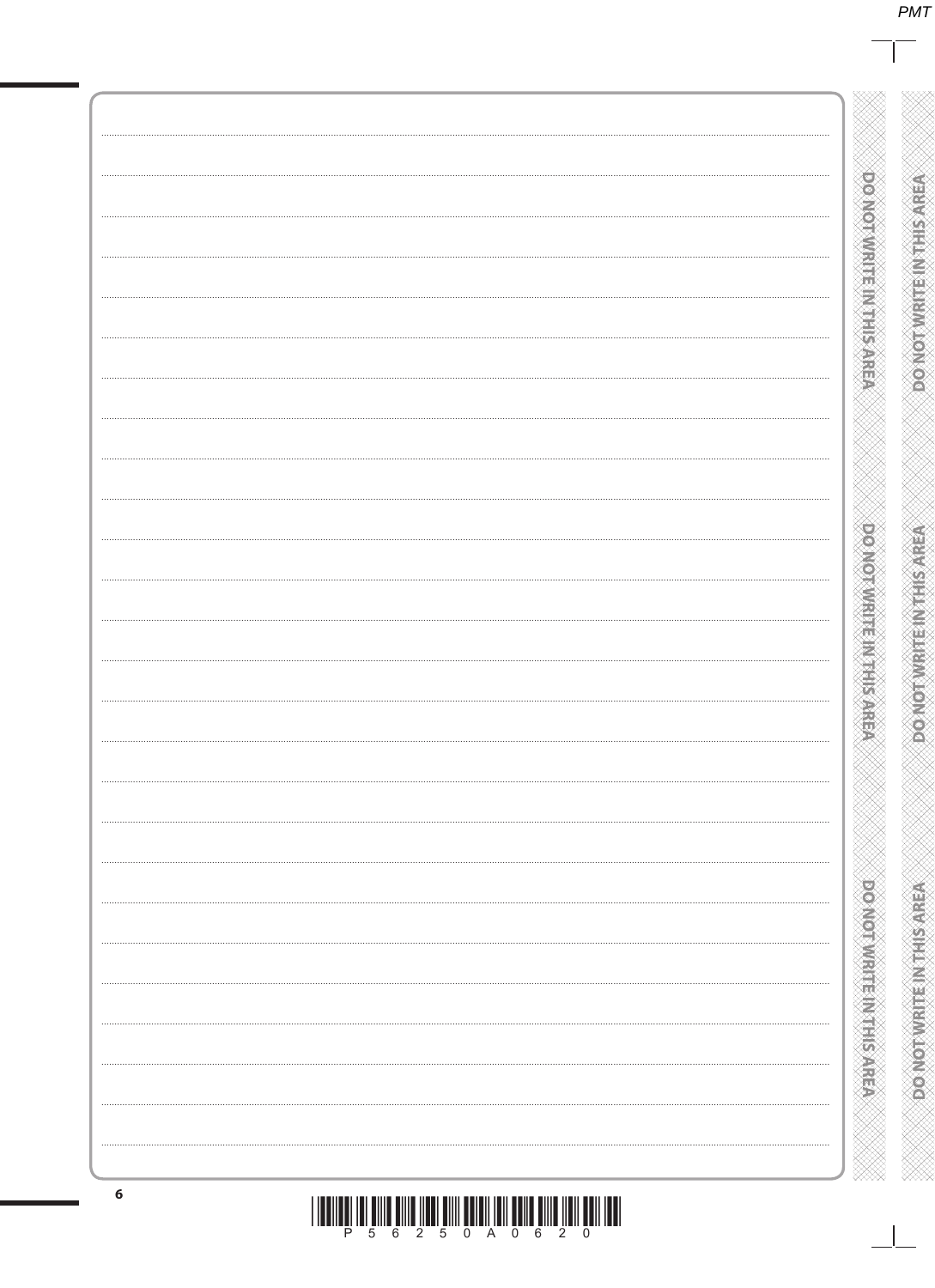DONOTWRITEINTHISAREA

**DOOMORAHEMENTSKER** 

**DOOMOTIVIRIUS MARINES AREA**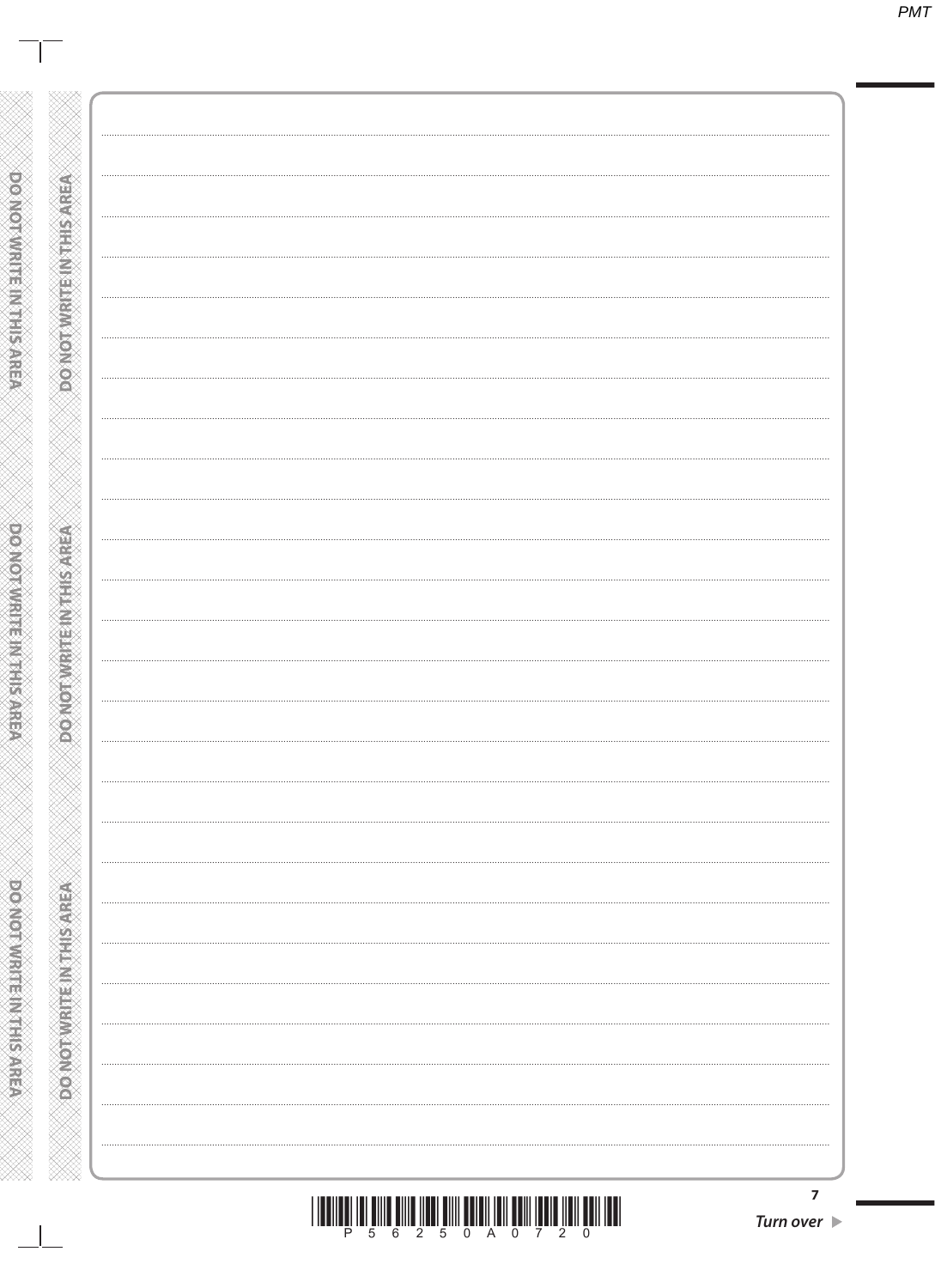| <u> ITIN TILLIN TIN TIN TILLIN TIN TIN TIN TIN TIN TIN TIN TIN TIN</u> |  |  |  |                       |  |  |  |
|------------------------------------------------------------------------|--|--|--|-----------------------|--|--|--|
|                                                                        |  |  |  | P 5 6 2 5 0 A 0 8 2 0 |  |  |  |

| .                           |
|-----------------------------|
|                             |
|                             |
| Ž<br>                       |
| el<br>M                     |
| i.<br>K                     |
|                             |
|                             |
|                             |
|                             |
|                             |
|                             |
| .                           |
| öΰ                          |
| <br>ž                       |
|                             |
|                             |
|                             |
|                             |
|                             |
|                             |
|                             |
|                             |
|                             |
| <b>NORWAY CONTROL STATE</b> |
|                             |
|                             |
|                             |
|                             |
|                             |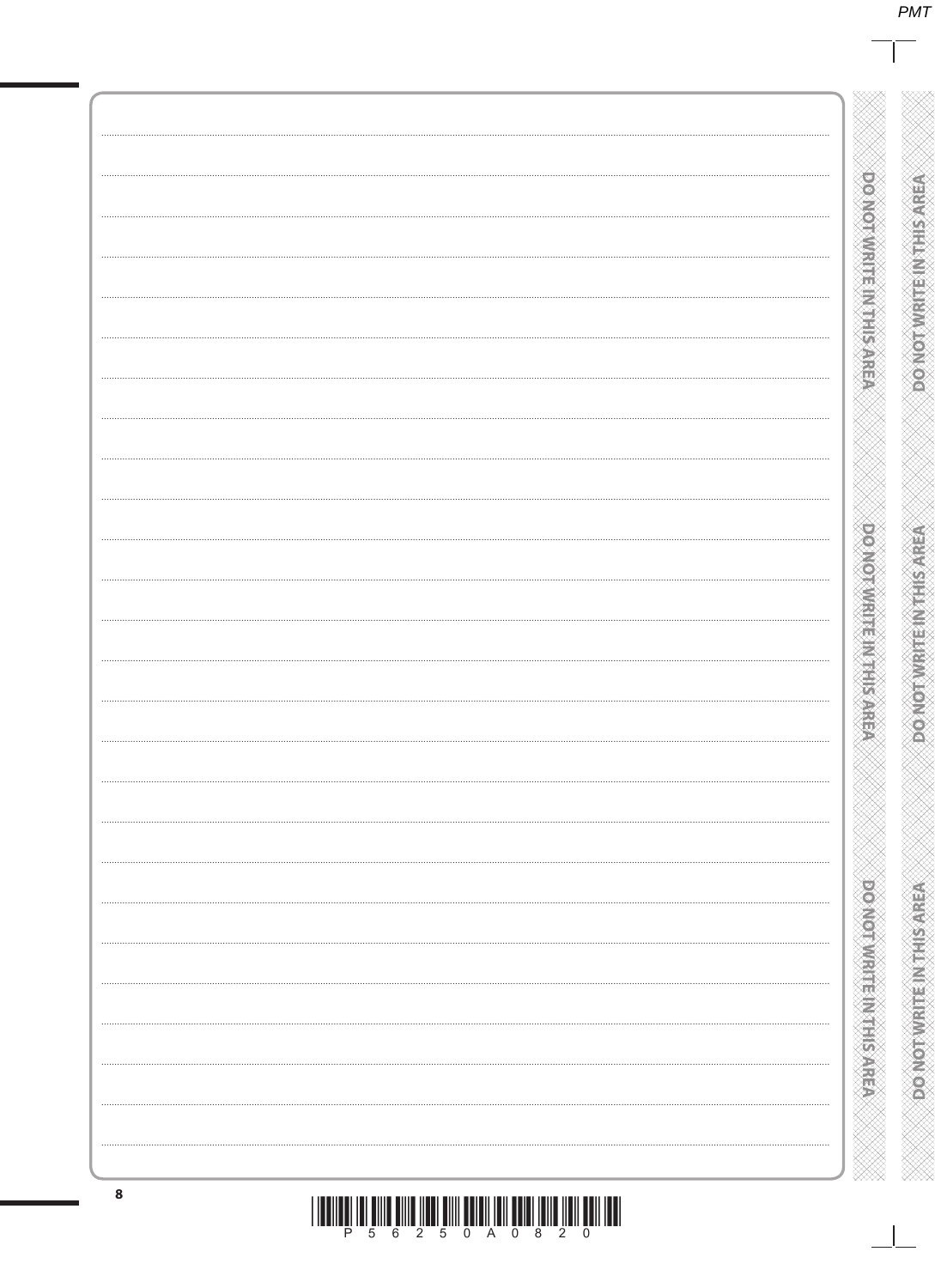| <br> |  |
|------|--|
|      |  |
|      |  |
|      |  |
|      |  |
|      |  |
|      |  |
|      |  |
|      |  |
|      |  |
|      |  |
|      |  |
|      |  |
|      |  |
|      |  |

DO NOT WRITE IN THIS AREA

**DOMOTVINE IN THIS AREA** 

**DOMOTWRITEINITHS AREA**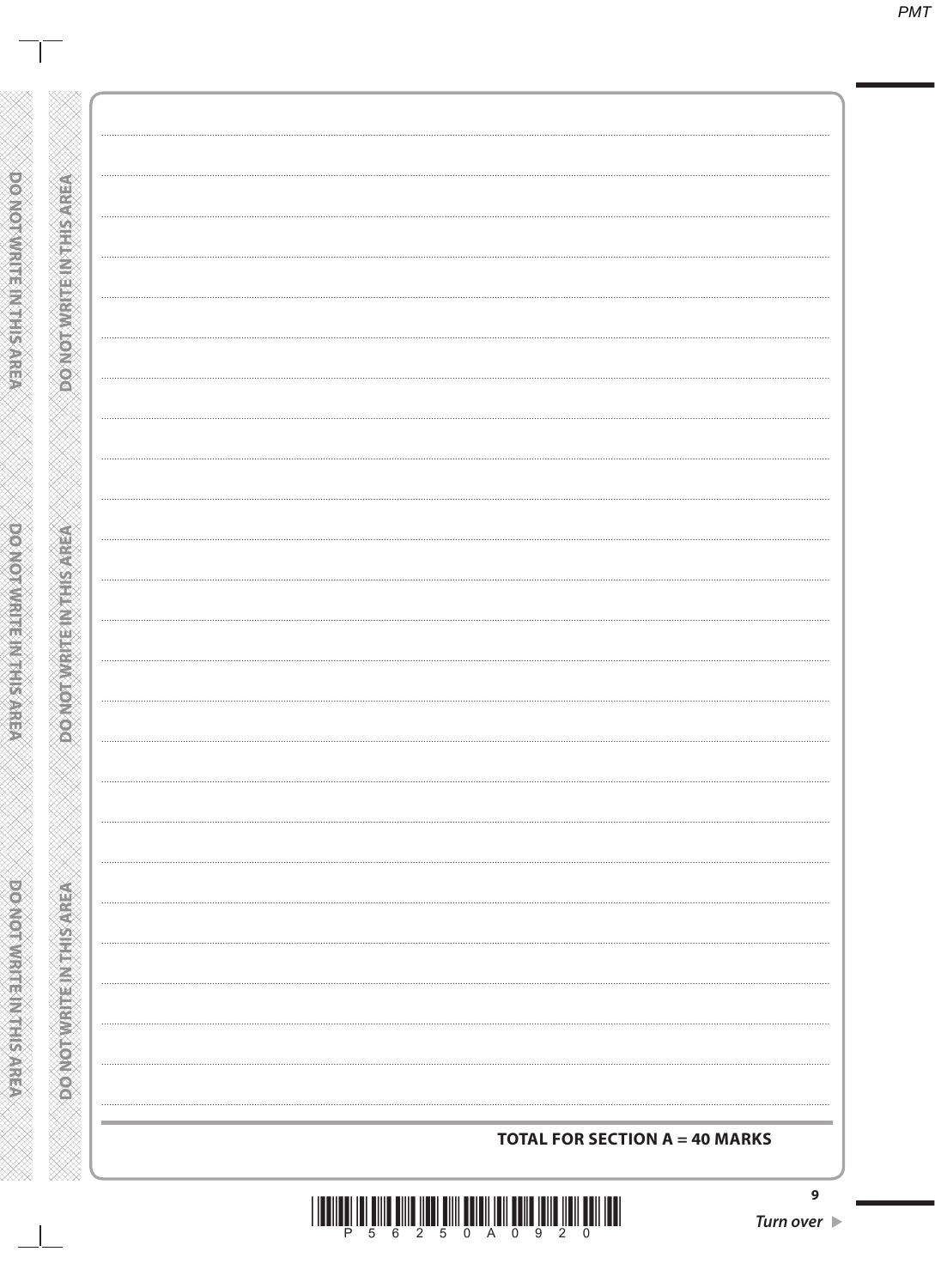|                         |             | <b>SECTION B: Post-1914 Literature</b> |                                                                                                                                                                                                                         |                               |
|-------------------------|-------------|----------------------------------------|-------------------------------------------------------------------------------------------------------------------------------------------------------------------------------------------------------------------------|-------------------------------|
|                         |             |                                        | Indicate which question you are answering by marking a cross in the box $\boxtimes$ . If you change your<br>mind, put a line through the box $\boxtimes$ and then indicate your new question with a cross $\boxtimes$ . |                               |
| Chosen question number: | Question 7  | Question 8                             | <b>Question 9</b><br>$\times$                                                                                                                                                                                           | ponoi mantematicane           |
|                         | Question 10 | Question 11                            | Question 12                                                                                                                                                                                                             |                               |
|                         | Question 13 | Question 14                            | Question 15                                                                                                                                                                                                             |                               |
|                         | Question 16 | Question 17                            | Question 18                                                                                                                                                                                                             |                               |
|                         | Question 19 | Question 20                            | Question 21                                                                                                                                                                                                             |                               |
|                         | Question 22 |                                        |                                                                                                                                                                                                                         |                               |
|                         |             |                                        |                                                                                                                                                                                                                         |                               |
|                         |             |                                        |                                                                                                                                                                                                                         |                               |
|                         |             |                                        |                                                                                                                                                                                                                         |                               |
|                         |             |                                        |                                                                                                                                                                                                                         | <b>CONGRESSMENT</b>           |
|                         |             |                                        |                                                                                                                                                                                                                         |                               |
|                         |             |                                        |                                                                                                                                                                                                                         |                               |
|                         |             |                                        |                                                                                                                                                                                                                         |                               |
|                         |             |                                        |                                                                                                                                                                                                                         |                               |
|                         |             |                                        |                                                                                                                                                                                                                         |                               |
|                         |             |                                        |                                                                                                                                                                                                                         |                               |
|                         |             |                                        |                                                                                                                                                                                                                         |                               |
|                         |             |                                        |                                                                                                                                                                                                                         |                               |
|                         |             |                                        |                                                                                                                                                                                                                         |                               |
|                         |             |                                        |                                                                                                                                                                                                                         | <b>Motor Washington State</b> |
|                         |             |                                        |                                                                                                                                                                                                                         |                               |
|                         |             |                                        |                                                                                                                                                                                                                         |                               |
|                         |             |                                        |                                                                                                                                                                                                                         |                               |
|                         |             |                                        |                                                                                                                                                                                                                         |                               |
|                         |             |                                        |                                                                                                                                                                                                                         |                               |
|                         |             |                                        |                                                                                                                                                                                                                         |                               |

 $\begin{array}{c} \text{if} \ \text{if} \ \text{if} \ \text{if} \ \text{if} \ \text{if} \ \text{if} \ \text{if} \ \text{if} \ \text{if} \ \text{if} \ \text{if} \ \text{if} \ \text{if} \ \text{if} \ \text{if} \ \text{if} \ \text{if} \ \text{if} \ \text{if} \ \text{if} \ \text{if} \ \text{if} \ \text{if} \ \text{if} \ \text{if} \ \text{if} \ \text{if} \ \text{if} \ \text{if} \ \text{if} \ \text{if} \ \text{if} \ \text{if} \ \text{if} \ \text{$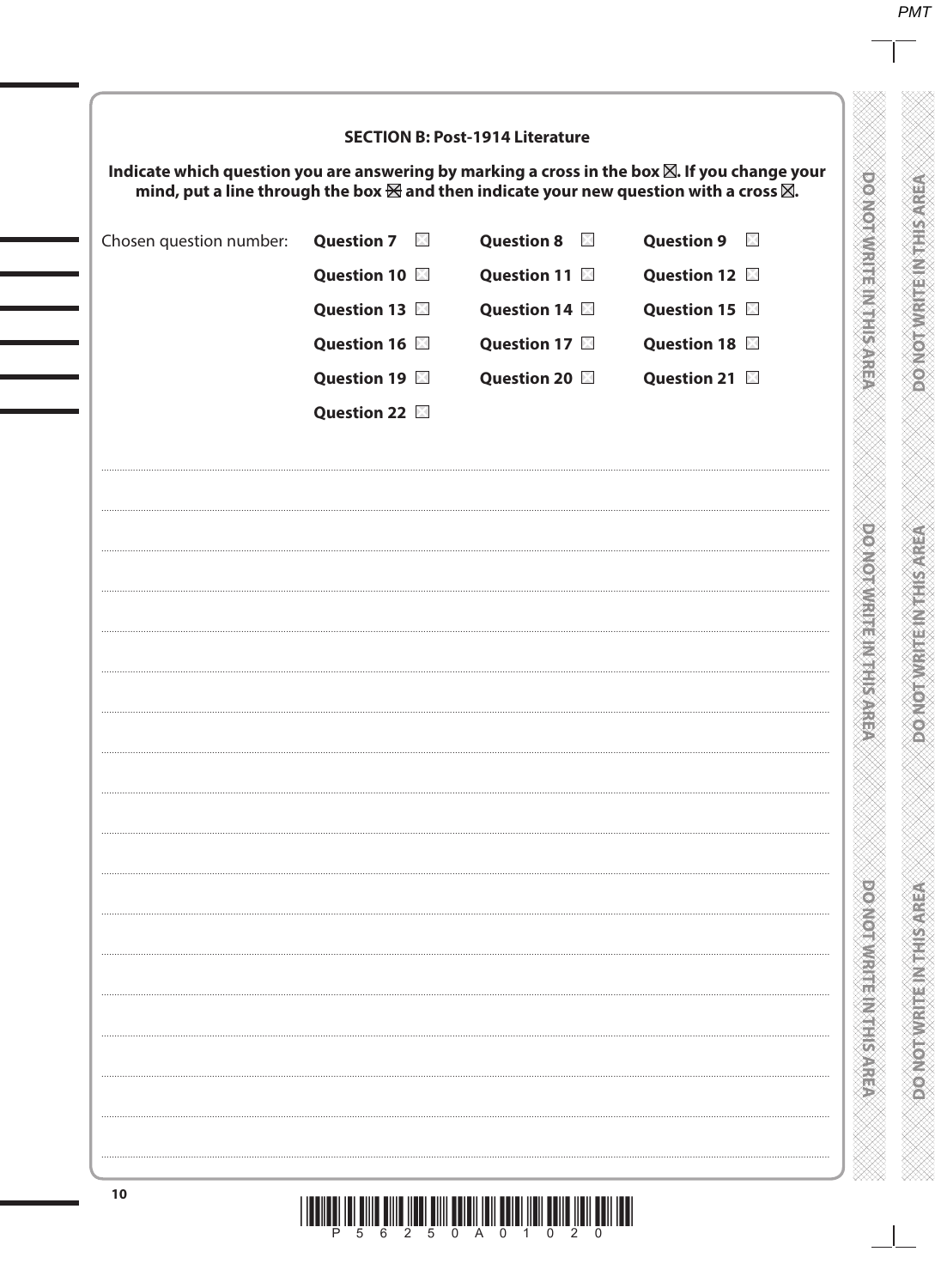| នី<br>ač | Ø, |
|----------|----|
| <br>     |    |
|          |    |
|          |    |
|          |    |
|          |    |
|          |    |
|          |    |
|          |    |

a ka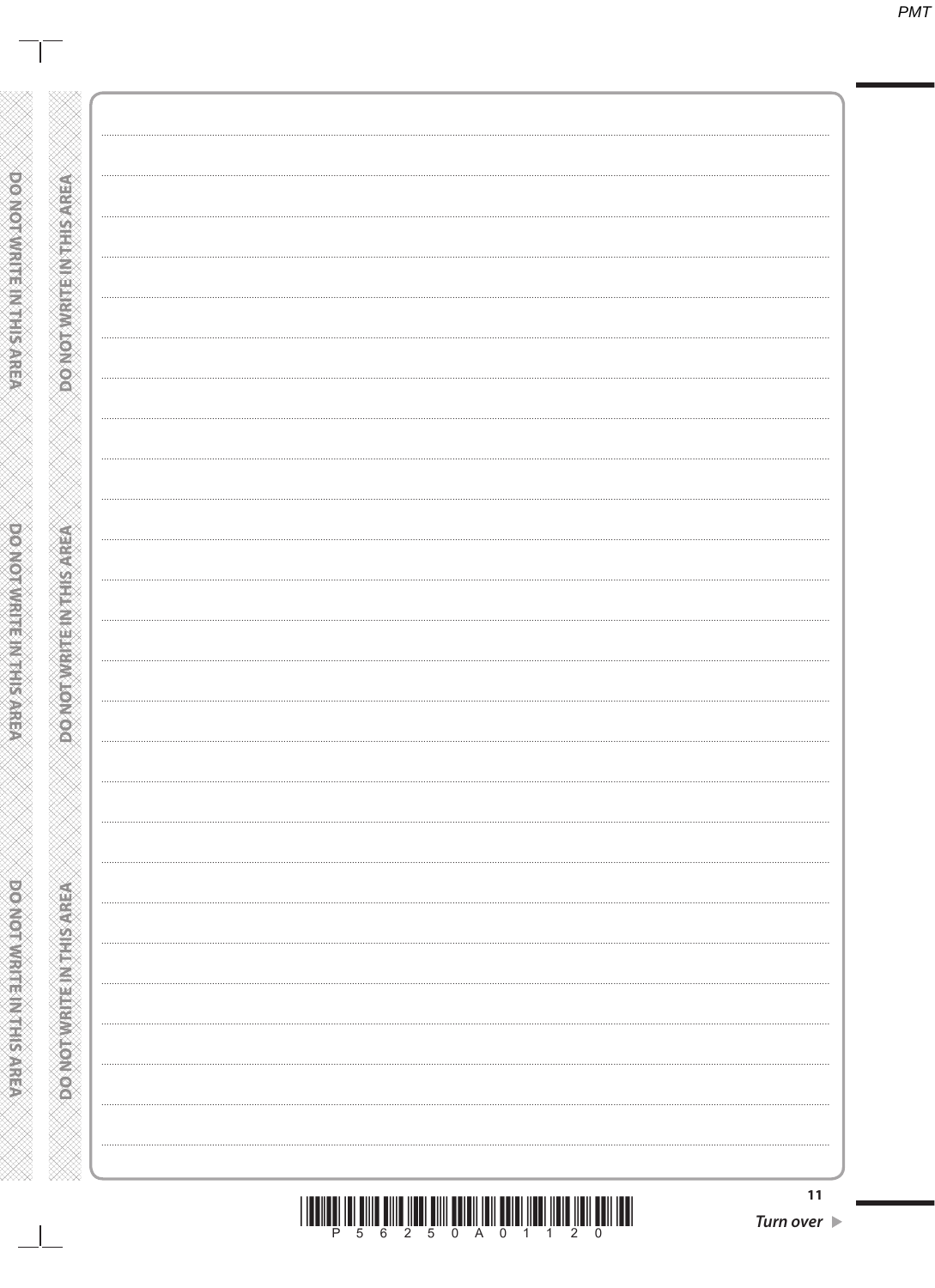| $\frac{1}{2}$                                                                                                                                                                                                                    |                                                           |
|----------------------------------------------------------------------------------------------------------------------------------------------------------------------------------------------------------------------------------|-----------------------------------------------------------|
|                                                                                                                                                                                                                                  |                                                           |
|                                                                                                                                                                                                                                  |                                                           |
| ý.<br>P                                                                                                                                                                                                                          |                                                           |
|                                                                                                                                                                                                                                  |                                                           |
| E.                                                                                                                                                                                                                               |                                                           |
|                                                                                                                                                                                                                                  |                                                           |
| $\overline{\phantom{a}}$<br>í                                                                                                                                                                                                    |                                                           |
|                                                                                                                                                                                                                                  |                                                           |
|                                                                                                                                                                                                                                  |                                                           |
| ć                                                                                                                                                                                                                                | Ş                                                         |
| REAL PROPERTY<br>$\otimes$                                                                                                                                                                                                       |                                                           |
|                                                                                                                                                                                                                                  |                                                           |
| 涨                                                                                                                                                                                                                                |                                                           |
|                                                                                                                                                                                                                                  |                                                           |
|                                                                                                                                                                                                                                  |                                                           |
| X)<br>X                                                                                                                                                                                                                          |                                                           |
| Î.                                                                                                                                                                                                                               |                                                           |
| ₩<br>Ÿ,                                                                                                                                                                                                                          |                                                           |
| ł                                                                                                                                                                                                                                |                                                           |
| $\mathbb{Z}_{\mathbb{Z}}$                                                                                                                                                                                                        |                                                           |
|                                                                                                                                                                                                                                  |                                                           |
|                                                                                                                                                                                                                                  |                                                           |
|                                                                                                                                                                                                                                  |                                                           |
|                                                                                                                                                                                                                                  |                                                           |
|                                                                                                                                                                                                                                  |                                                           |
|                                                                                                                                                                                                                                  |                                                           |
|                                                                                                                                                                                                                                  |                                                           |
|                                                                                                                                                                                                                                  |                                                           |
|                                                                                                                                                                                                                                  |                                                           |
|                                                                                                                                                                                                                                  |                                                           |
|                                                                                                                                                                                                                                  |                                                           |
|                                                                                                                                                                                                                                  |                                                           |
|                                                                                                                                                                                                                                  |                                                           |
|                                                                                                                                                                                                                                  |                                                           |
|                                                                                                                                                                                                                                  |                                                           |
|                                                                                                                                                                                                                                  |                                                           |
| a a contractor and contract of the contract of the contract of the contract of the contract of the contract of                                                                                                                   | <b>TEACH AND THE REAL PROPERTY AND THE REAL PROPERTY.</b> |
|                                                                                                                                                                                                                                  |                                                           |
|                                                                                                                                                                                                                                  |                                                           |
|                                                                                                                                                                                                                                  | \$)                                                       |
|                                                                                                                                                                                                                                  |                                                           |
|                                                                                                                                                                                                                                  |                                                           |
| .<br>Hik                                                                                                                                                                                                                         |                                                           |
|                                                                                                                                                                                                                                  |                                                           |
|                                                                                                                                                                                                                                  |                                                           |
|                                                                                                                                                                                                                                  |                                                           |
|                                                                                                                                                                                                                                  |                                                           |
|                                                                                                                                                                                                                                  |                                                           |
|                                                                                                                                                                                                                                  |                                                           |
| XQ)                                                                                                                                                                                                                              |                                                           |
|                                                                                                                                                                                                                                  |                                                           |
|                                                                                                                                                                                                                                  |                                                           |
|                                                                                                                                                                                                                                  |                                                           |
| <b>British</b>                                                                                                                                                                                                                   |                                                           |
|                                                                                                                                                                                                                                  |                                                           |
|                                                                                                                                                                                                                                  |                                                           |
|                                                                                                                                                                                                                                  |                                                           |
|                                                                                                                                                                                                                                  |                                                           |
| ₩                                                                                                                                                                                                                                |                                                           |
|                                                                                                                                                                                                                                  |                                                           |
| ≼<br>K)<br>K                                                                                                                                                                                                                     |                                                           |
|                                                                                                                                                                                                                                  |                                                           |
|                                                                                                                                                                                                                                  |                                                           |
|                                                                                                                                                                                                                                  |                                                           |
|                                                                                                                                                                                                                                  |                                                           |
|                                                                                                                                                                                                                                  |                                                           |
|                                                                                                                                                                                                                                  |                                                           |
|                                                                                                                                                                                                                                  |                                                           |
|                                                                                                                                                                                                                                  |                                                           |
|                                                                                                                                                                                                                                  |                                                           |
|                                                                                                                                                                                                                                  |                                                           |
|                                                                                                                                                                                                                                  |                                                           |
|                                                                                                                                                                                                                                  |                                                           |
|                                                                                                                                                                                                                                  |                                                           |
| Entrement                                                                                                                                                                                                                        |                                                           |
|                                                                                                                                                                                                                                  |                                                           |
|                                                                                                                                                                                                                                  |                                                           |
|                                                                                                                                                                                                                                  |                                                           |
|                                                                                                                                                                                                                                  |                                                           |
|                                                                                                                                                                                                                                  |                                                           |
|                                                                                                                                                                                                                                  | <b>FURNISHED AND ACT MODEL CONDUCTS</b>                   |
| en de la política de la concelho de la concelho de la concelho de la concelho de la concelho de la concelho de<br>La concelho de la concelho de la concelho de la concelho de la concelho de la concelho de la concelho de la co |                                                           |
|                                                                                                                                                                                                                                  |                                                           |
|                                                                                                                                                                                                                                  |                                                           |
|                                                                                                                                                                                                                                  |                                                           |
|                                                                                                                                                                                                                                  |                                                           |
|                                                                                                                                                                                                                                  |                                                           |
|                                                                                                                                                                                                                                  |                                                           |
|                                                                                                                                                                                                                                  |                                                           |
|                                                                                                                                                                                                                                  |                                                           |
|                                                                                                                                                                                                                                  | ì                                                         |
|                                                                                                                                                                                                                                  |                                                           |
|                                                                                                                                                                                                                                  |                                                           |
|                                                                                                                                                                                                                                  | îî<br>Ce                                                  |
|                                                                                                                                                                                                                                  |                                                           |
|                                                                                                                                                                                                                                  |                                                           |
|                                                                                                                                                                                                                                  | j                                                         |
|                                                                                                                                                                                                                                  |                                                           |
|                                                                                                                                                                                                                                  | è                                                         |
|                                                                                                                                                                                                                                  |                                                           |
| ¥                                                                                                                                                                                                                                |                                                           |
|                                                                                                                                                                                                                                  |                                                           |
|                                                                                                                                                                                                                                  |                                                           |
| Ы                                                                                                                                                                                                                                |                                                           |
|                                                                                                                                                                                                                                  |                                                           |
|                                                                                                                                                                                                                                  |                                                           |
|                                                                                                                                                                                                                                  |                                                           |
| 2                                                                                                                                                                                                                                |                                                           |
|                                                                                                                                                                                                                                  |                                                           |
| ₩                                                                                                                                                                                                                                |                                                           |
|                                                                                                                                                                                                                                  |                                                           |
| Q                                                                                                                                                                                                                                |                                                           |
|                                                                                                                                                                                                                                  |                                                           |
|                                                                                                                                                                                                                                  |                                                           |
| þ                                                                                                                                                                                                                                |                                                           |
| ŋ                                                                                                                                                                                                                                | ì                                                         |
|                                                                                                                                                                                                                                  |                                                           |
|                                                                                                                                                                                                                                  |                                                           |
|                                                                                                                                                                                                                                  |                                                           |
|                                                                                                                                                                                                                                  |                                                           |

#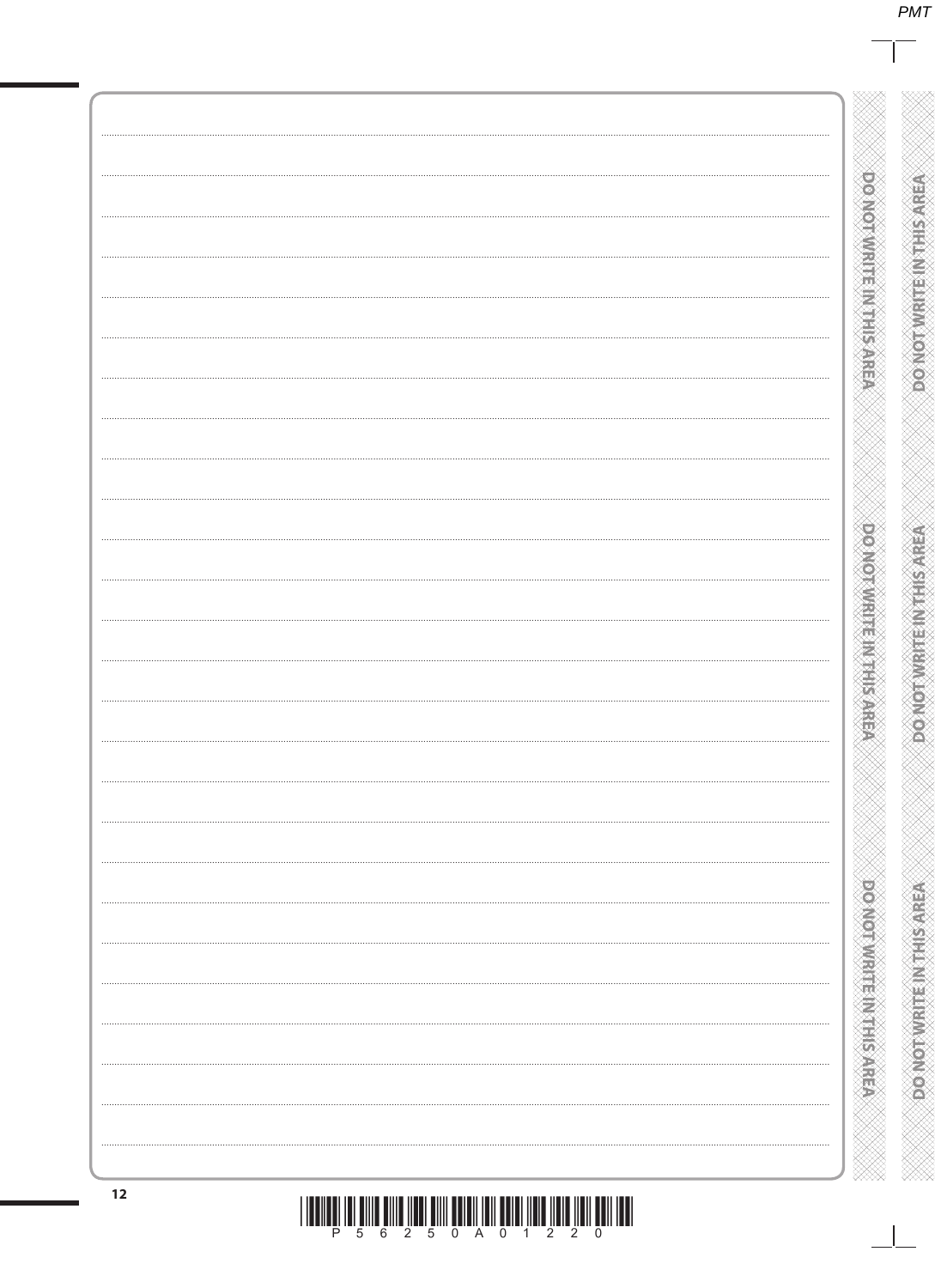| S            | 6Ď) |
|--------------|-----|
| <br><br><br> |     |
|              |     |
|              |     |
|              |     |
|              |     |
|              |     |
|              |     |
|              |     |

 $\sim 1$ 

 $\perp$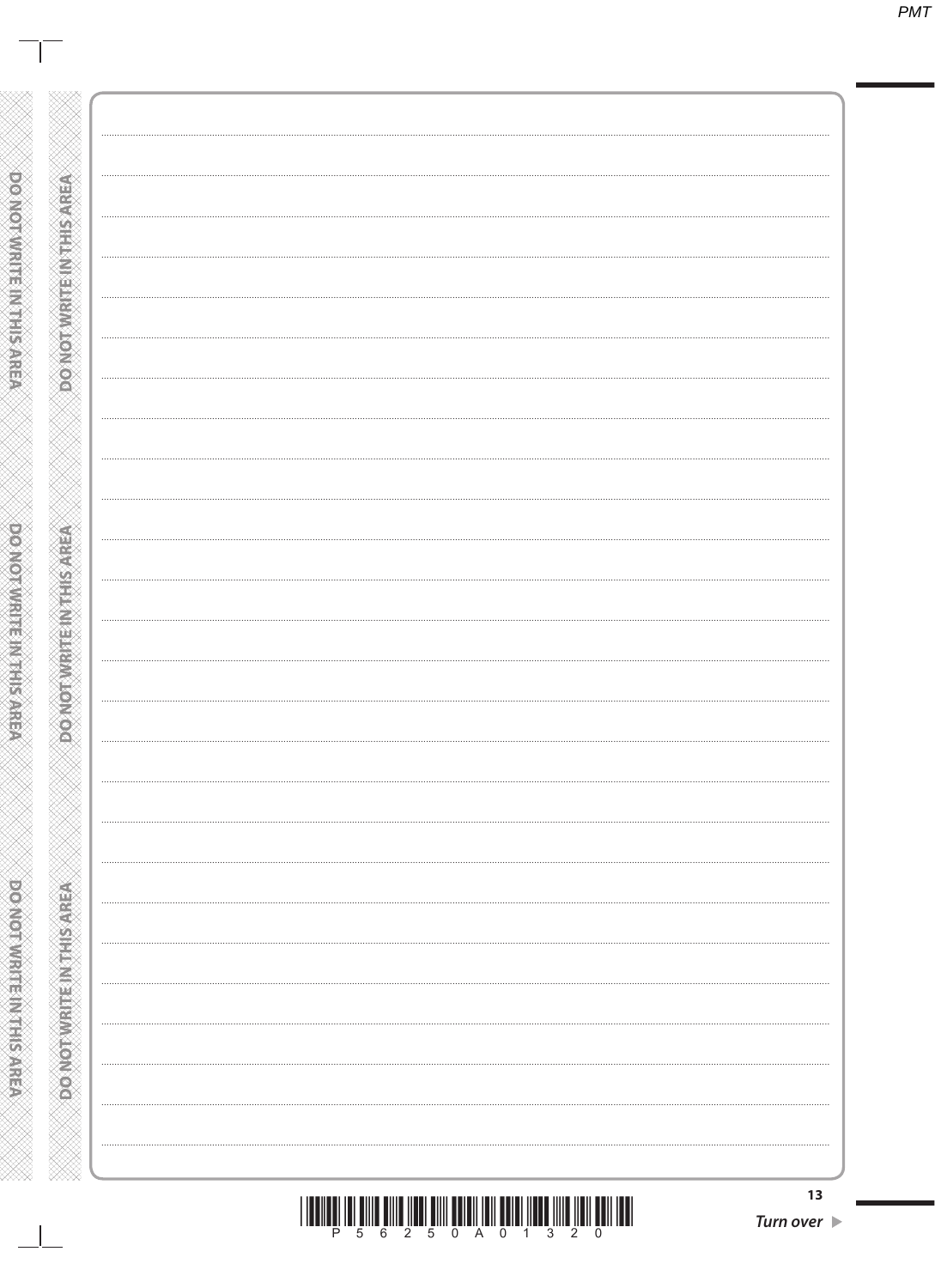| <u> I II dheer isaacaa saaraa isaacaa isaacaa isaacaa isaacaa isaacaa isaacaa isaacaa isaacaa isaacaa isaacaa isa</u> |  |  |  |                         |  |  |  |
|-----------------------------------------------------------------------------------------------------------------------|--|--|--|-------------------------|--|--|--|
|                                                                                                                       |  |  |  | P 5 6 2 5 0 A 0 1 4 2 0 |  |  |  |

|  | positoralitati al maritan           | <b>TERMINE HAVE IN THE CONGRES</b> |
|--|-------------------------------------|------------------------------------|
|  |                                     |                                    |
|  |                                     |                                    |
|  |                                     |                                    |
|  |                                     |                                    |
|  |                                     |                                    |
|  |                                     |                                    |
|  |                                     |                                    |
|  |                                     |                                    |
|  |                                     |                                    |
|  |                                     |                                    |
|  | <b>POSTORY CONSIDERATION</b>        |                                    |
|  | ¥                                   |                                    |
|  |                                     |                                    |
|  |                                     |                                    |
|  |                                     |                                    |
|  |                                     |                                    |
|  |                                     |                                    |
|  |                                     |                                    |
|  |                                     |                                    |
|  | positore with the matrix is a first | MELHAMALOMOO                       |
|  |                                     |                                    |
|  |                                     |                                    |
|  |                                     |                                    |

 $\overline{\phantom{a}}$  $\overline{\phantom{a}}$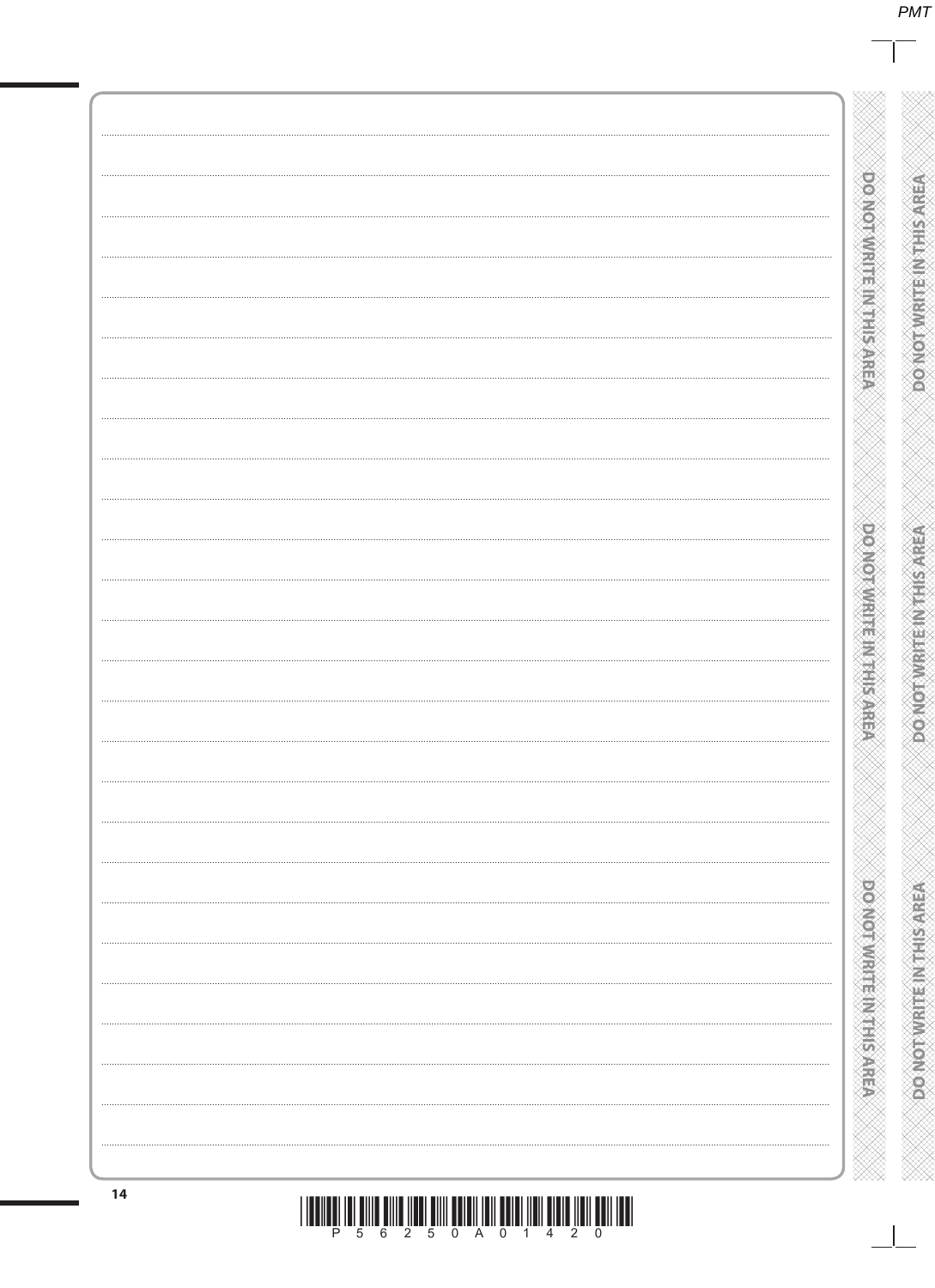| m<br><br>ä,<br>KМ<br> | <b>PONDIDINIREN MELISYRE</b> | <b>Norman Herman System</b> |
|-----------------------|------------------------------|-----------------------------|
|                       |                              |                             |
|                       |                              |                             |
|                       |                              |                             |
|                       |                              |                             |
|                       |                              |                             |
|                       |                              |                             |
|                       |                              |                             |

 $\sim 1$ 

 $\Box$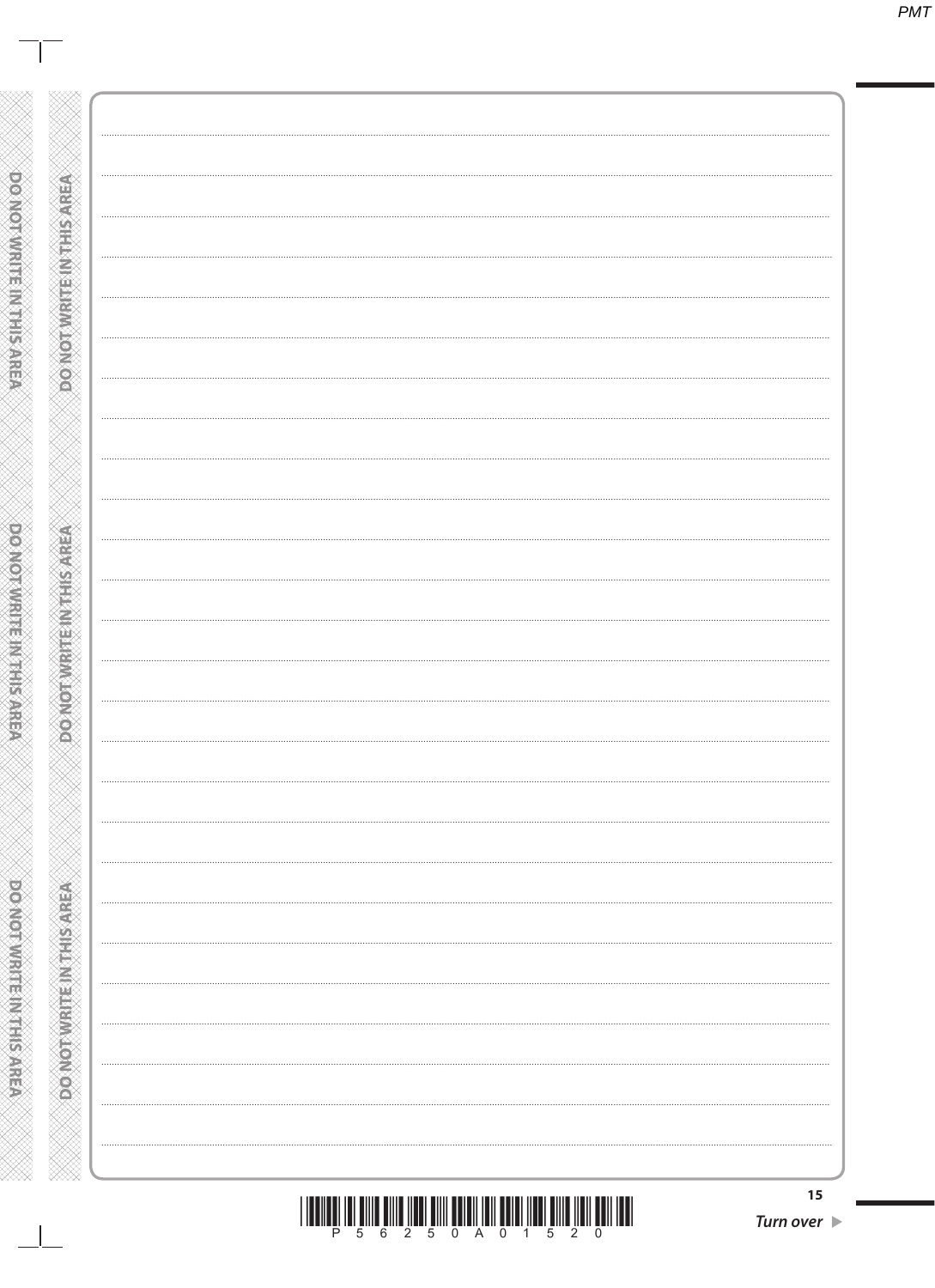| č                                | <b>DO NOT WRITE IN THIS AREA</b> |
|----------------------------------|----------------------------------|
|                                  |                                  |
| <b>OCNOTANEMENT MERIS AREA</b>   |                                  |
|                                  |                                  |
|                                  |                                  |
|                                  |                                  |
|                                  |                                  |
|                                  |                                  |
|                                  |                                  |
|                                  |                                  |
|                                  |                                  |
|                                  |                                  |
|                                  |                                  |
| Ş                                |                                  |
|                                  |                                  |
|                                  |                                  |
|                                  |                                  |
|                                  |                                  |
|                                  |                                  |
| $\hat{\mathcal{S}}$              |                                  |
|                                  |                                  |
|                                  |                                  |
|                                  |                                  |
|                                  |                                  |
|                                  |                                  |
|                                  |                                  |
|                                  |                                  |
|                                  |                                  |
|                                  |                                  |
|                                  |                                  |
|                                  |                                  |
|                                  |                                  |
|                                  |                                  |
|                                  |                                  |
|                                  |                                  |
|                                  |                                  |
| k<br>V                           |                                  |
|                                  |                                  |
|                                  |                                  |
|                                  |                                  |
|                                  |                                  |
|                                  |                                  |
|                                  |                                  |
|                                  |                                  |
| K)<br>K                          |                                  |
|                                  |                                  |
|                                  |                                  |
|                                  |                                  |
| Ò,                               |                                  |
|                                  |                                  |
|                                  |                                  |
|                                  | 888888                           |
|                                  |                                  |
|                                  |                                  |
|                                  |                                  |
|                                  |                                  |
|                                  | <b>XXXXXXX</b>                   |
|                                  |                                  |
|                                  |                                  |
|                                  |                                  |
|                                  |                                  |
|                                  |                                  |
|                                  |                                  |
|                                  |                                  |
|                                  |                                  |
|                                  |                                  |
|                                  |                                  |
|                                  |                                  |
|                                  |                                  |
|                                  |                                  |
|                                  |                                  |
|                                  |                                  |
|                                  |                                  |
|                                  |                                  |
|                                  |                                  |
|                                  |                                  |
|                                  | <b>CONCERN ERIC RESIDENCE</b>    |
|                                  | è                                |
|                                  |                                  |
| <b>OO NOT WRITE IN THIS AREA</b> |                                  |
|                                  |                                  |
|                                  |                                  |
| ▒                                |                                  |
|                                  |                                  |
|                                  |                                  |
|                                  |                                  |
| X<br>K                           |                                  |
|                                  |                                  |
|                                  |                                  |
|                                  |                                  |
|                                  |                                  |
|                                  |                                  |
|                                  |                                  |
|                                  |                                  |
|                                  |                                  |
|                                  |                                  |
|                                  |                                  |
|                                  | ě                                |
|                                  | ûũ                               |
|                                  |                                  |
|                                  |                                  |
|                                  |                                  |
|                                  |                                  |
|                                  | Ŭ<br>ä                           |
|                                  |                                  |
|                                  |                                  |
|                                  |                                  |
| Ź                                |                                  |
|                                  |                                  |
|                                  |                                  |
|                                  |                                  |
|                                  |                                  |
|                                  |                                  |
| 分列之一                             |                                  |
|                                  |                                  |
|                                  |                                  |
|                                  |                                  |
|                                  |                                  |
|                                  |                                  |
|                                  |                                  |
|                                  |                                  |
|                                  |                                  |
|                                  |                                  |
| k.                               |                                  |
|                                  |                                  |
| İ                                |                                  |
|                                  |                                  |

|  | <u>IT IN HEIL IN DIE BEITE DER EINE DER EIN DIE BEITE IN DIE BEITE IN DIE BEITE IN DIE BEITE DER EINE DIE BEITE</u> |  |  |  |  |  |
|--|---------------------------------------------------------------------------------------------------------------------|--|--|--|--|--|
|  | P 5 6 2 5 0 A 0 1 6 2 0                                                                                             |  |  |  |  |  |

 $\sim$ 

 $\dddotsc$ 

 $\ddotsc$ 

 $\ddotsc$ 

 $\cdots$ 

 $\cdots$ 

 $\cdots$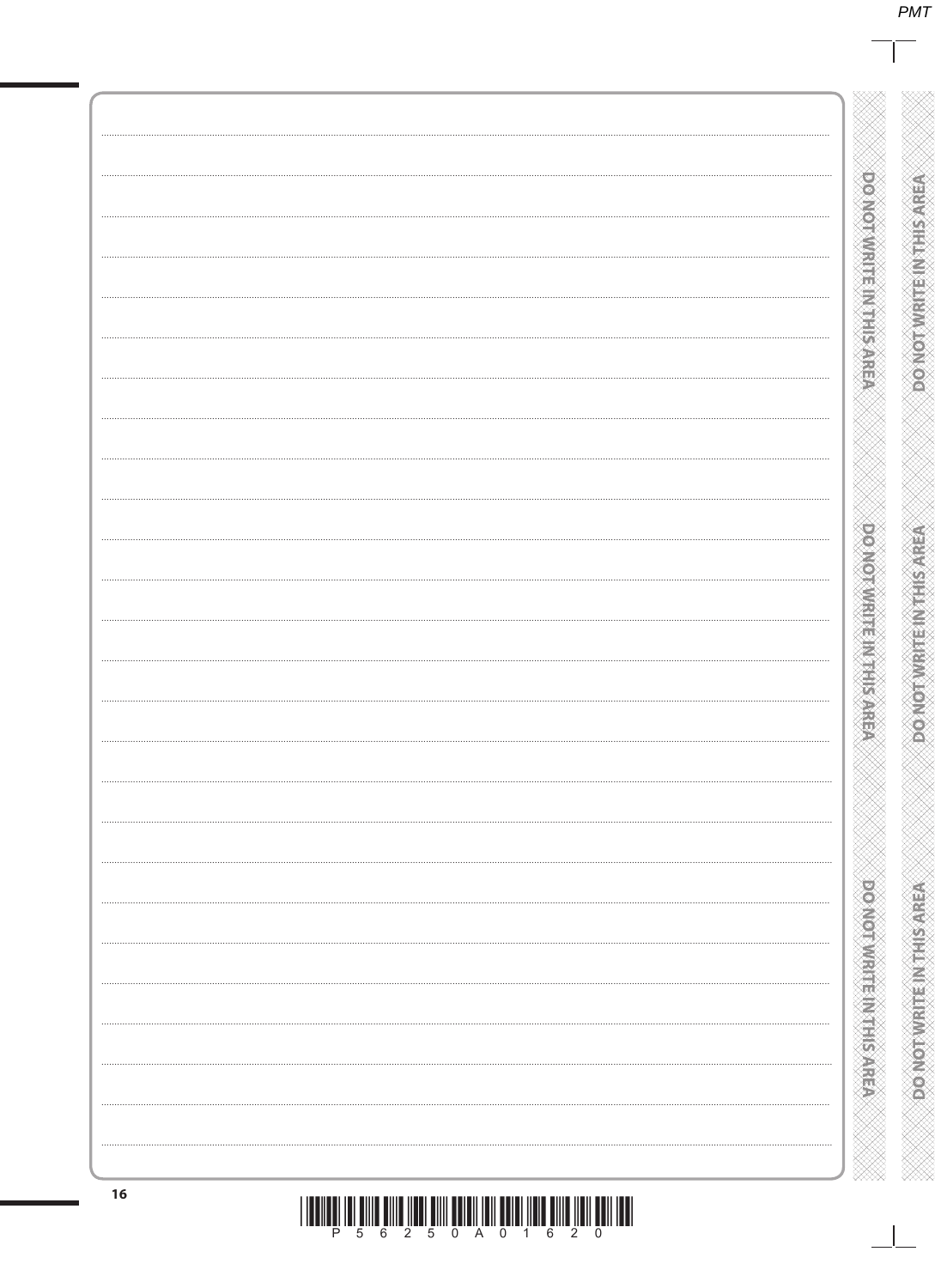| <br> |  |  |
|------|--|--|
|      |  |  |
|      |  |  |
|      |  |  |
|      |  |  |
|      |  |  |
|      |  |  |

DO NOTWRITE IN THIS AREA

**DO NOTIFICATION AND REALLY** 

**DOOMORATE MATHIS AREA** 

 $\frac{1}{2}$ 

PMT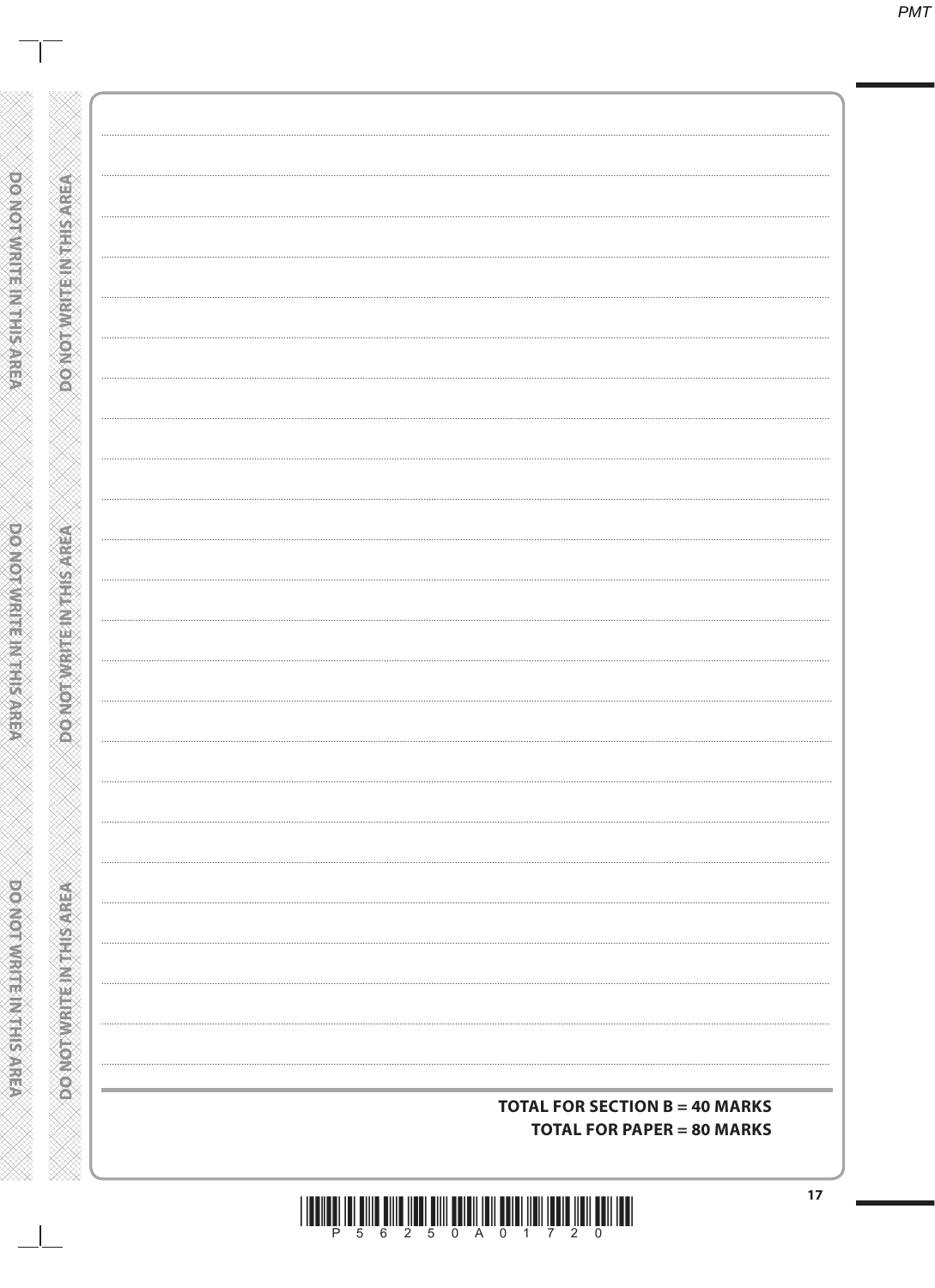**DOWORWRITEIN THIS AREA** 

**PONOTWEIGHTHIS REA** 

**DO NOT WIRTERNTHS AREA**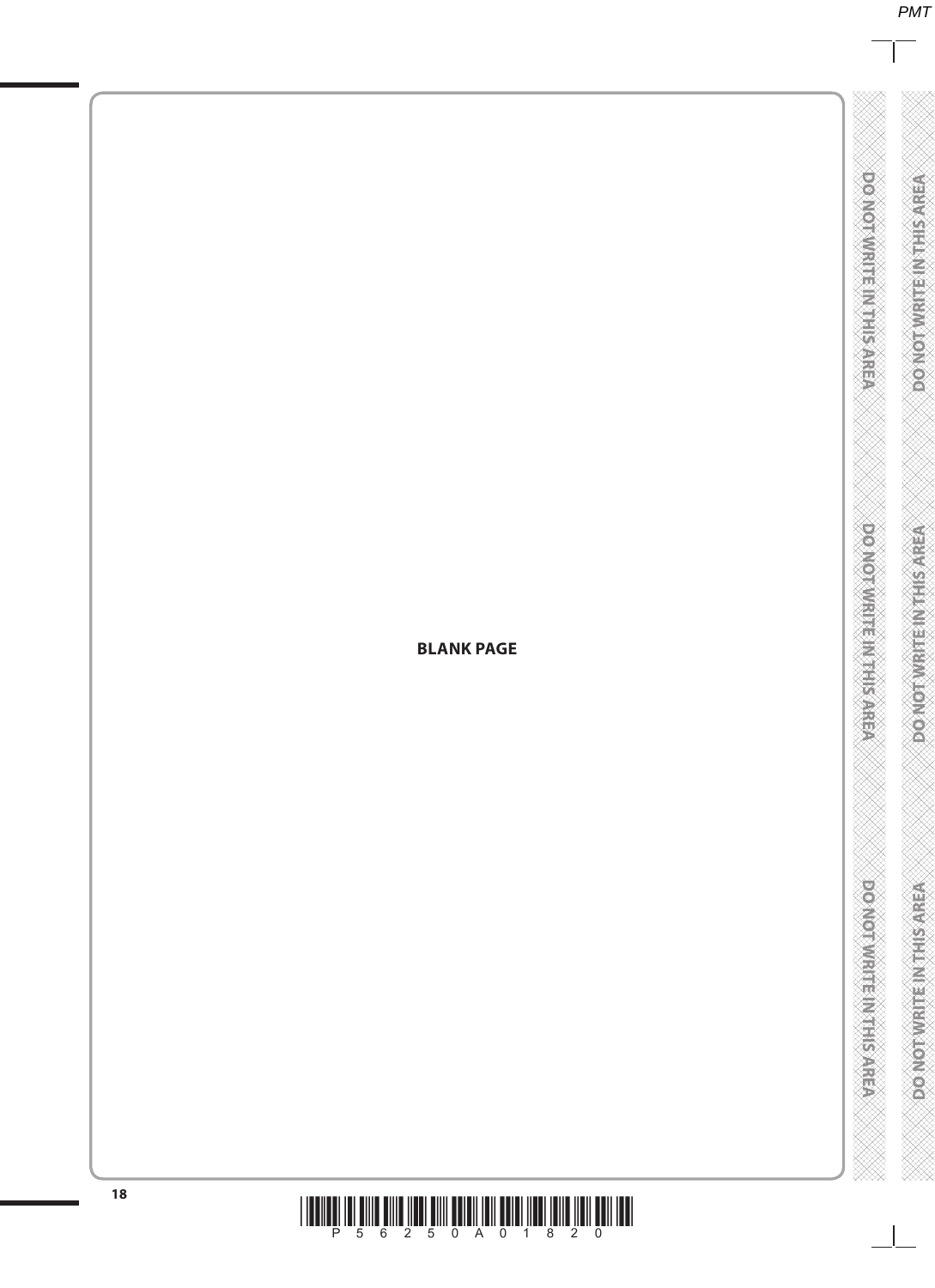

**DO NOT WRITE IN THIS AREA** 

**PONOTWRITEINTHIS AREA** 

a ka

**DO NOT WRITEINTHIS AREA**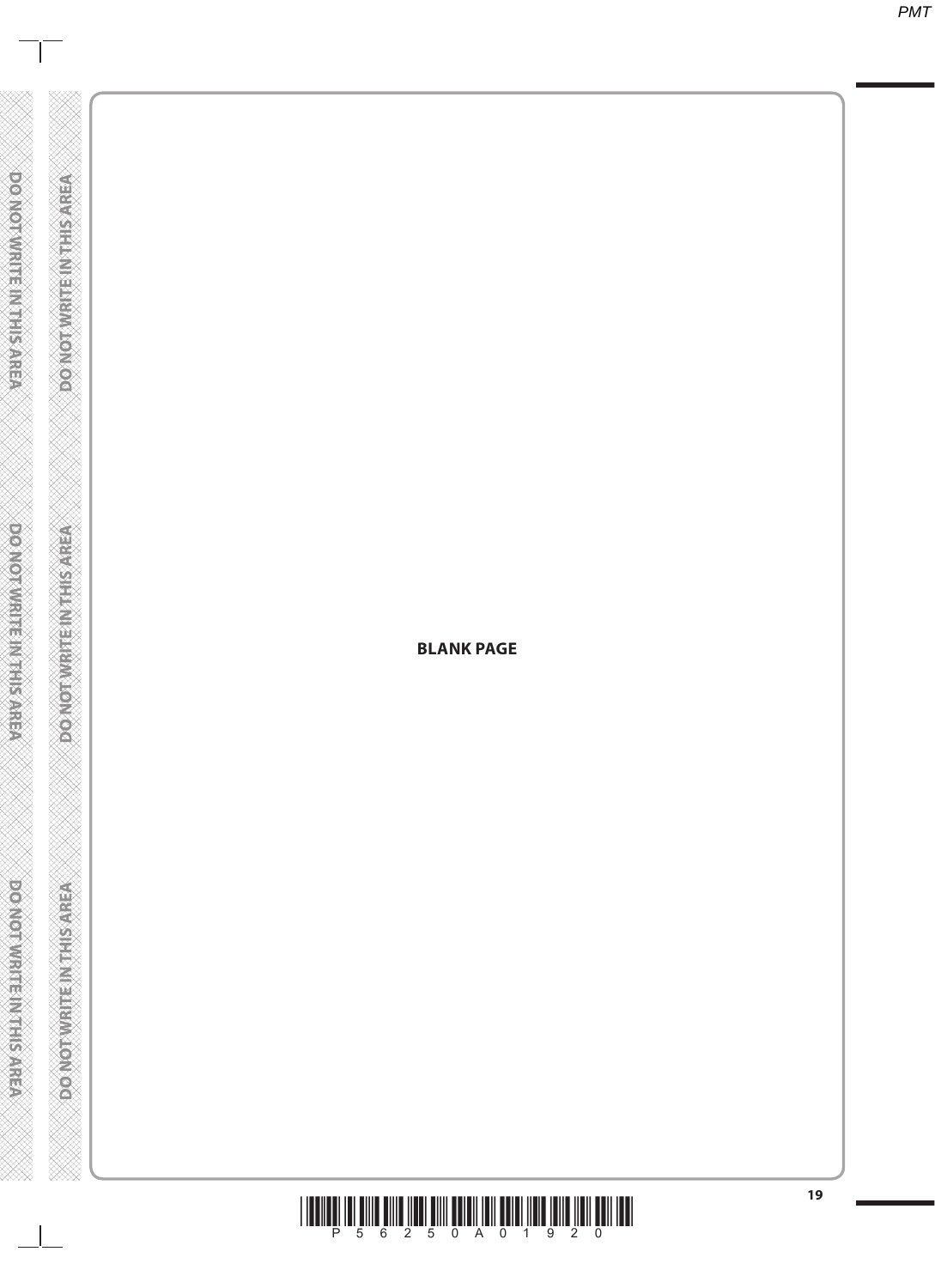**DONOTWRITEINTHIS AREA** 

**DOMOTORISTIC MERICANER** 

**DO NOT WRITE IN THIS AREA**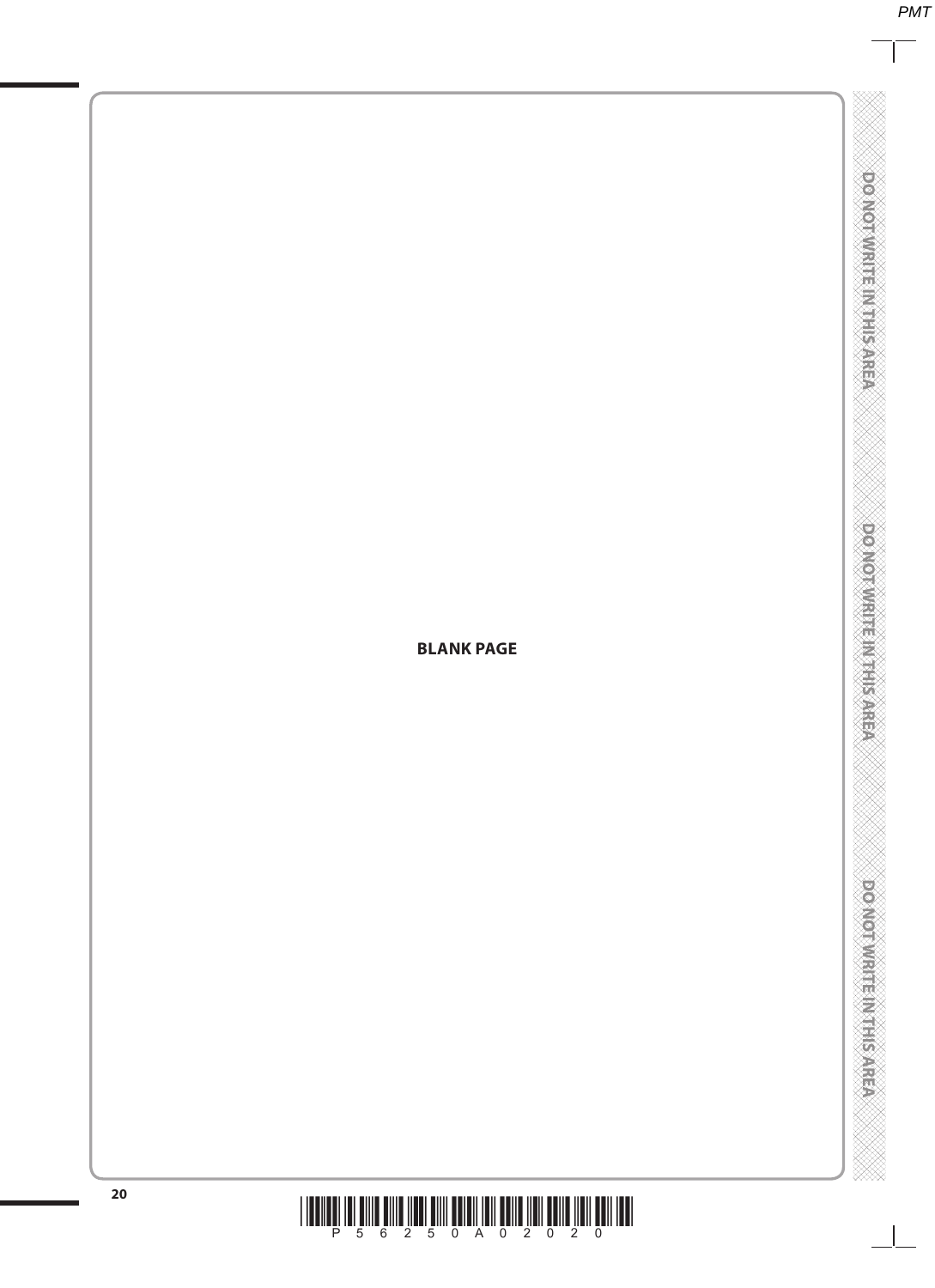

## **Wednesday 15 May 2019**

Afternoon (Time: 1 hour 45 minutes) Paper Reference **1ET0/01** 

## **English Literature**

**Paper 1: Shakespeare and Post-1914 Literature**

**Questions and Extracts Booklet**







*Turn over*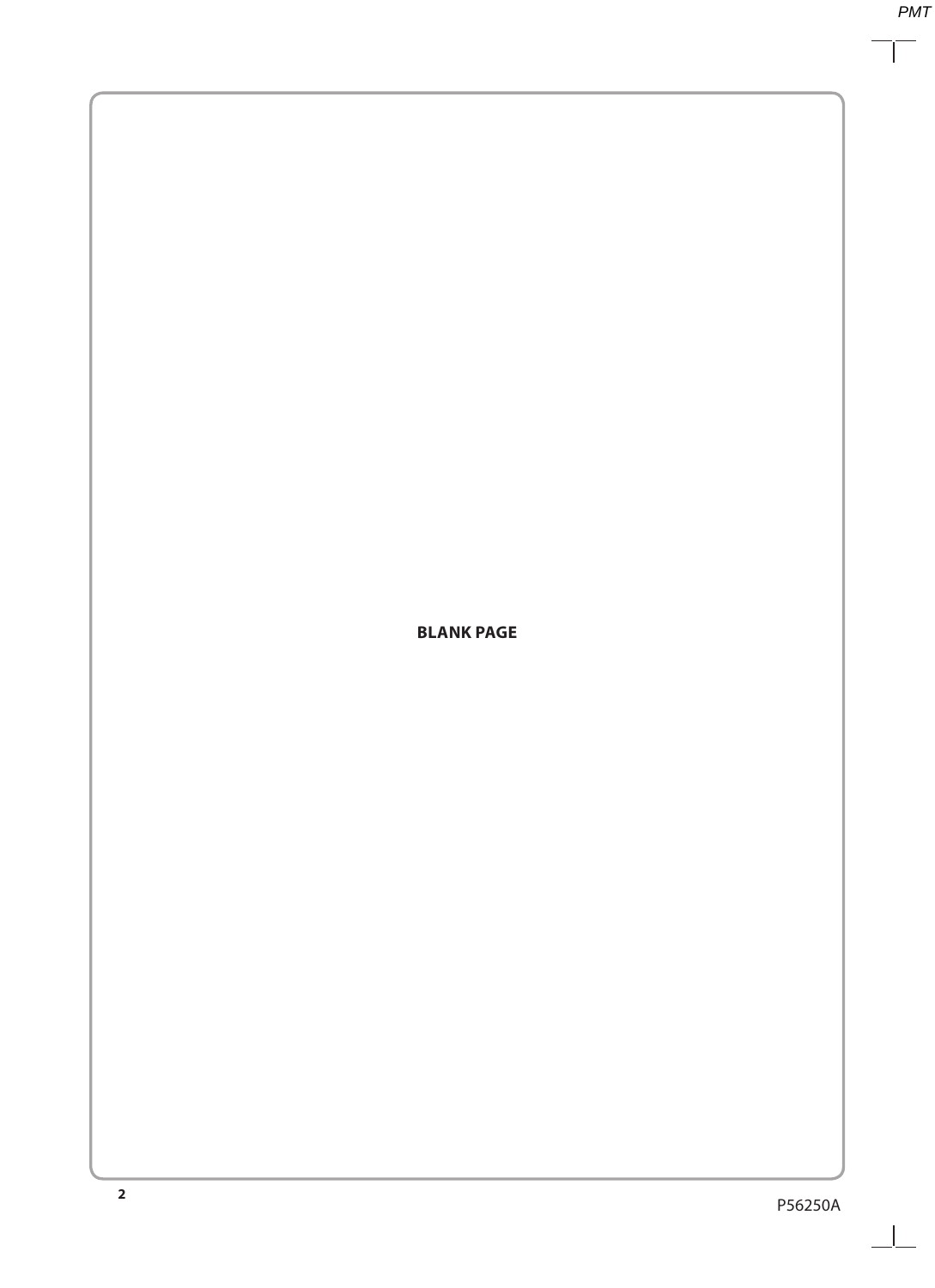| Answer the question on ONE text from Section A and ONE text from Section B. |      |  |  |  |  |  |  |
|-----------------------------------------------------------------------------|------|--|--|--|--|--|--|
| The extracts for use with Section A are in this question paper.             |      |  |  |  |  |  |  |
| <b>Section A - Shakespeare</b>                                              | Page |  |  |  |  |  |  |
| 1(a) and $1(b)$ – Macbeth                                                   | 4    |  |  |  |  |  |  |
| $2(a)$ and $2(b)$ – The Tempest                                             | 6    |  |  |  |  |  |  |
| $3(a)$ and $3(b)$ – Romeo and Juliet                                        | 8    |  |  |  |  |  |  |
| $4(a)$ and $4(b)$ – Much Ado About Nothing                                  | 10   |  |  |  |  |  |  |
| 5(a) and $5(b)$ – Twelfth Night                                             | 12   |  |  |  |  |  |  |
| $6(a)$ and $6(b)$ – The Merchant of Venice                                  | 14   |  |  |  |  |  |  |
| Section B - Post-1914 Literature                                            | Page |  |  |  |  |  |  |
| <b>EITHER</b>                                                               |      |  |  |  |  |  |  |
| <b>British Play</b>                                                         |      |  |  |  |  |  |  |
| 7 OR 8 - An Inspector Calls: J B Priestley                                  | 16   |  |  |  |  |  |  |
| 9 OR 10 - Hobson's Choice: Harold Brighouse                                 | 17   |  |  |  |  |  |  |
| 11 OR 12 - Blood Brothers: Willy Russell                                    | 18   |  |  |  |  |  |  |
| 13 OR 14 - Journey's End: R C Sherriff                                      | 19   |  |  |  |  |  |  |
| <b>OR</b>                                                                   |      |  |  |  |  |  |  |
| <b>British Novel</b>                                                        |      |  |  |  |  |  |  |
| 15 OR 16 - Animal Farm: George Orwell                                       | 20   |  |  |  |  |  |  |
| <b>17 OR 18</b> - Lord of the Flies: William Golding                        | 21   |  |  |  |  |  |  |
| 19 OR 20 - Anita and Me: Meera Syal                                         | 22   |  |  |  |  |  |  |
| 21 OR 22 - The Woman in Black: Susan Hill                                   | 23   |  |  |  |  |  |  |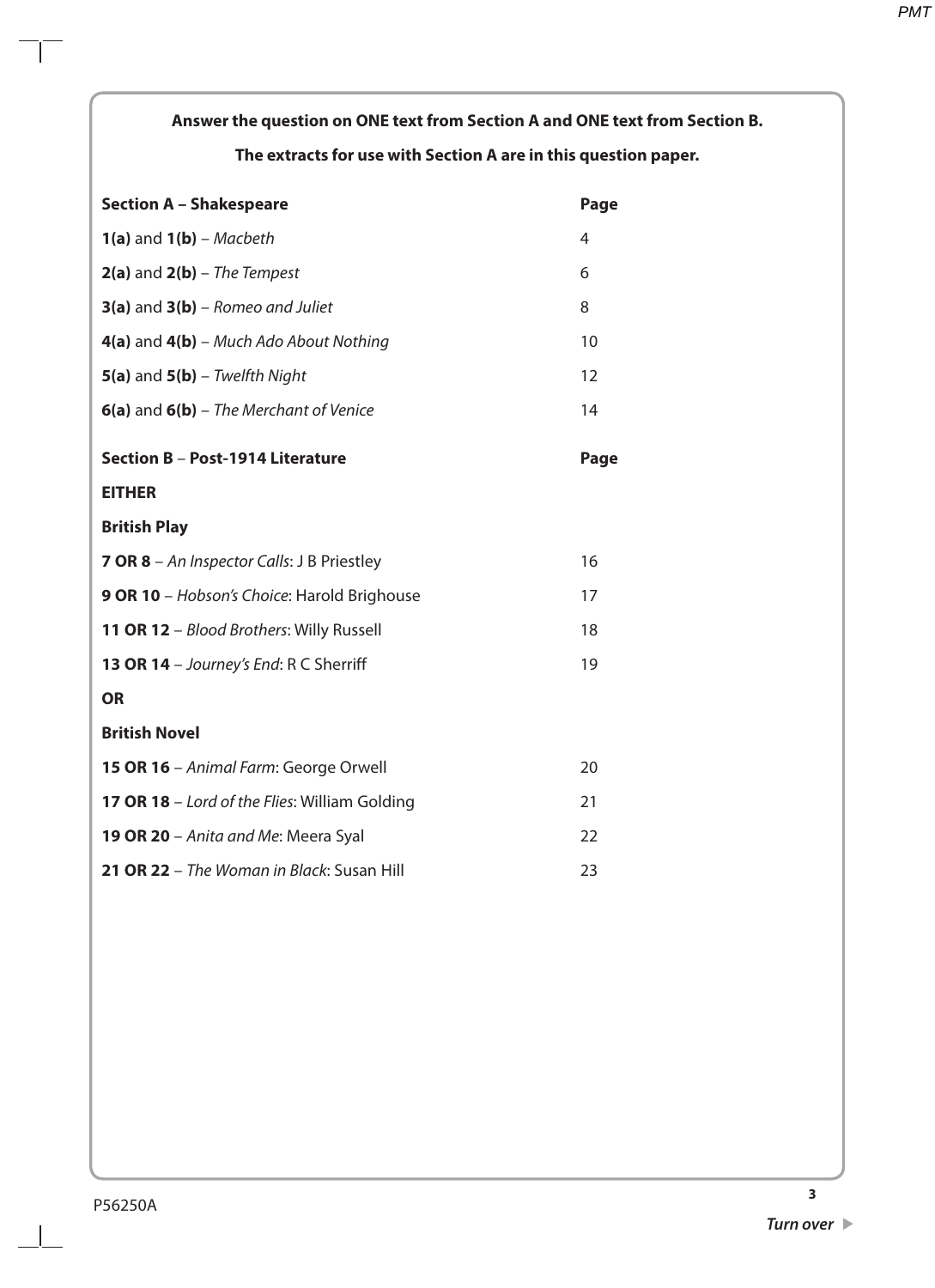#### **SECTION A: Shakespeare**

#### **Answer the question on ONE text from this section.**

#### **You should spend about 55 minutes on this section.**

#### **You should divide your time equally between parts (a) and (b) of the question.**

5

10

15

20

25

30

#### *Macbeth* **– from Act 2 Scene 3, lines 1 to 32**

*In this extract, the Porter is at the castle gates.*

#### PORTER

| Here's a knocking indeed! If a man were porter of hell-<br>gate, he should have old turning the key. (Knocking<br>again) Knock, knock, knock. Who's there, i' the name<br>of Beelzebub? - Here's a farmer that hanged himself on                                                                                                                                                                                                                                                                                                    |
|-------------------------------------------------------------------------------------------------------------------------------------------------------------------------------------------------------------------------------------------------------------------------------------------------------------------------------------------------------------------------------------------------------------------------------------------------------------------------------------------------------------------------------------|
| the expectation of plenty. Come in, time-server. Have<br>napkins enough about you: here you'll sweat for it.<br>( <i>Knocking again</i> ) Knock, knock! Who's there, i' the other<br>devil's name? - 'Faith, here's an equivocator that could<br>swear in both the scales against either scale - who<br>committed treason enough for God's sake, yet could not<br>equivocate to heaven. O, come in, equivocator!                                                                                                                    |
| (Knocking again) Knock, knock, knock. Who's there? -<br>'Faith, here's an English tailor, come hither for stealing<br>out of a French hose. Come in, tailor! Here you may<br>roast your goose. ( <i>Knocking again</i> ) Knock, knock.<br>Never at quiet! What are you? – But this place is too<br>cold for hell. I'll devil-porter it no further. I had thought<br>to have let in some of all professions that go the<br>primrose way to the everlasting bonfire. (Knocking<br>again) Anon, anon! I pray you, remember the porter. |
| He opens the gate.                                                                                                                                                                                                                                                                                                                                                                                                                                                                                                                  |
| <b>Enter Macduff and Lennox.</b>                                                                                                                                                                                                                                                                                                                                                                                                                                                                                                    |
| <b>MACDUFF</b><br>Was it so late, friend, ere you went to bed,<br>That you do lie so late?                                                                                                                                                                                                                                                                                                                                                                                                                                          |
| <b>PORTER</b><br>'Faith, sir, we were carousing till the second cock - and                                                                                                                                                                                                                                                                                                                                                                                                                                                          |

drink, sir, is a great provoker of three things.

#### MACDUFF

| What three things does drink especially provoke? |  |
|--------------------------------------------------|--|
|                                                  |  |

#### PORTER

Marry, sir, nose-painting, sleep and urine. Lechery, sir, it provokes and unprovokes: it provokes the desire, but it takes away the performance. Therefore, much drink may be said to be an equivocator with lechery: it makes him and it mars him; it sets him on, and it takes him off; it persuades him, and disheartens him; makes him stand to, and not stand to.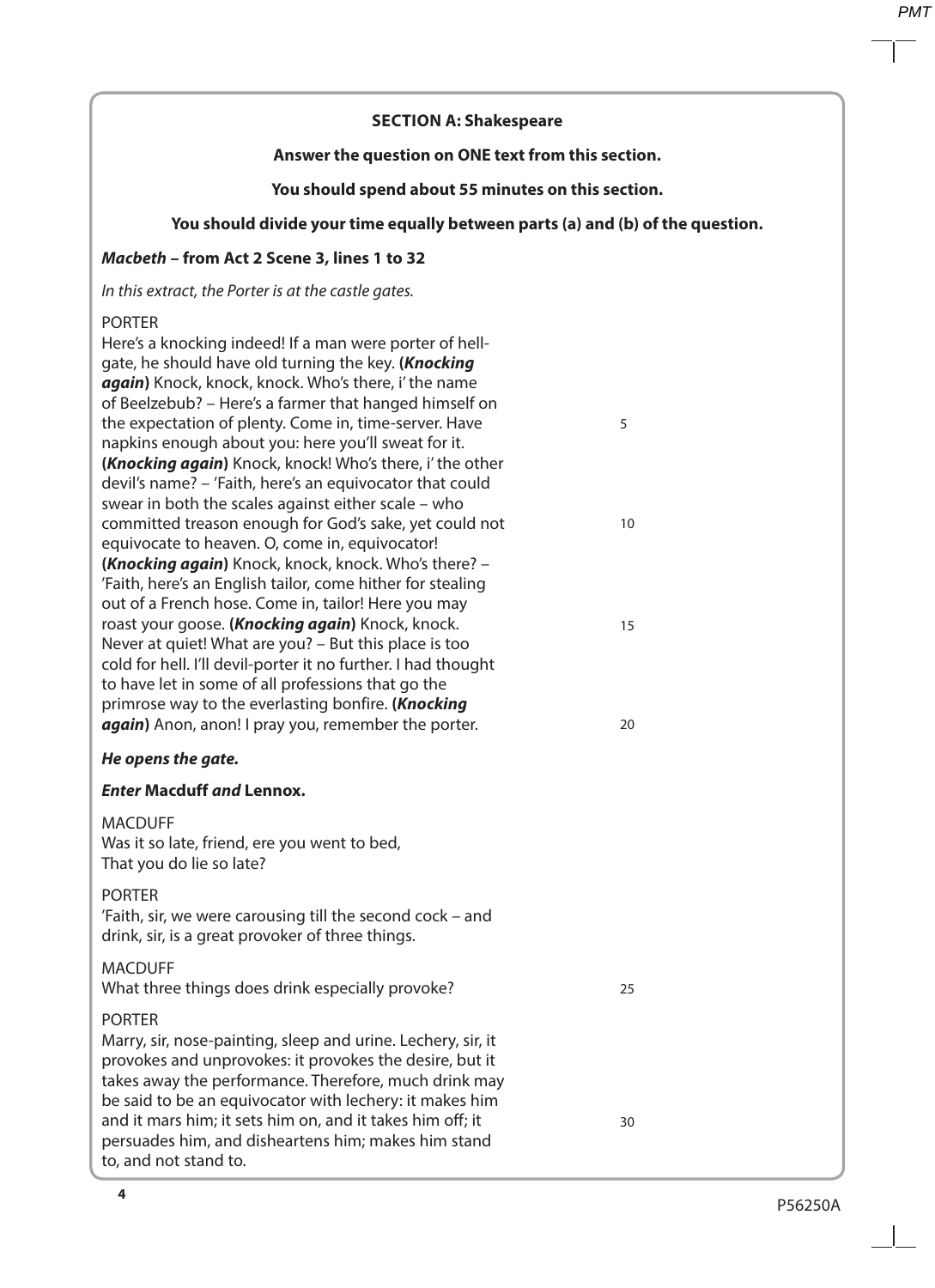| (a) Explore how Shakespeare presents the character of the Porter in this extract.                    |      |
|------------------------------------------------------------------------------------------------------|------|
| Refer closely to the extract in your answer.                                                         | (20) |
| (b) In this extract, the Porter is imagining he is letting in evil visitors at the gates of<br>Hell. |      |
| Explain the importance of evil <b>elsewhere</b> in the play.                                         |      |
| In your answer, you <b>must</b> consider:                                                            |      |
| how evil is shown                                                                                    |      |
| the reasons for evil within the play.<br>$\bullet$                                                   |      |
| You <b>must</b> refer to the context of the play in your answer.                                     |      |
|                                                                                                      | (20) |
| (Total for Question $1 = 40$ marks)                                                                  |      |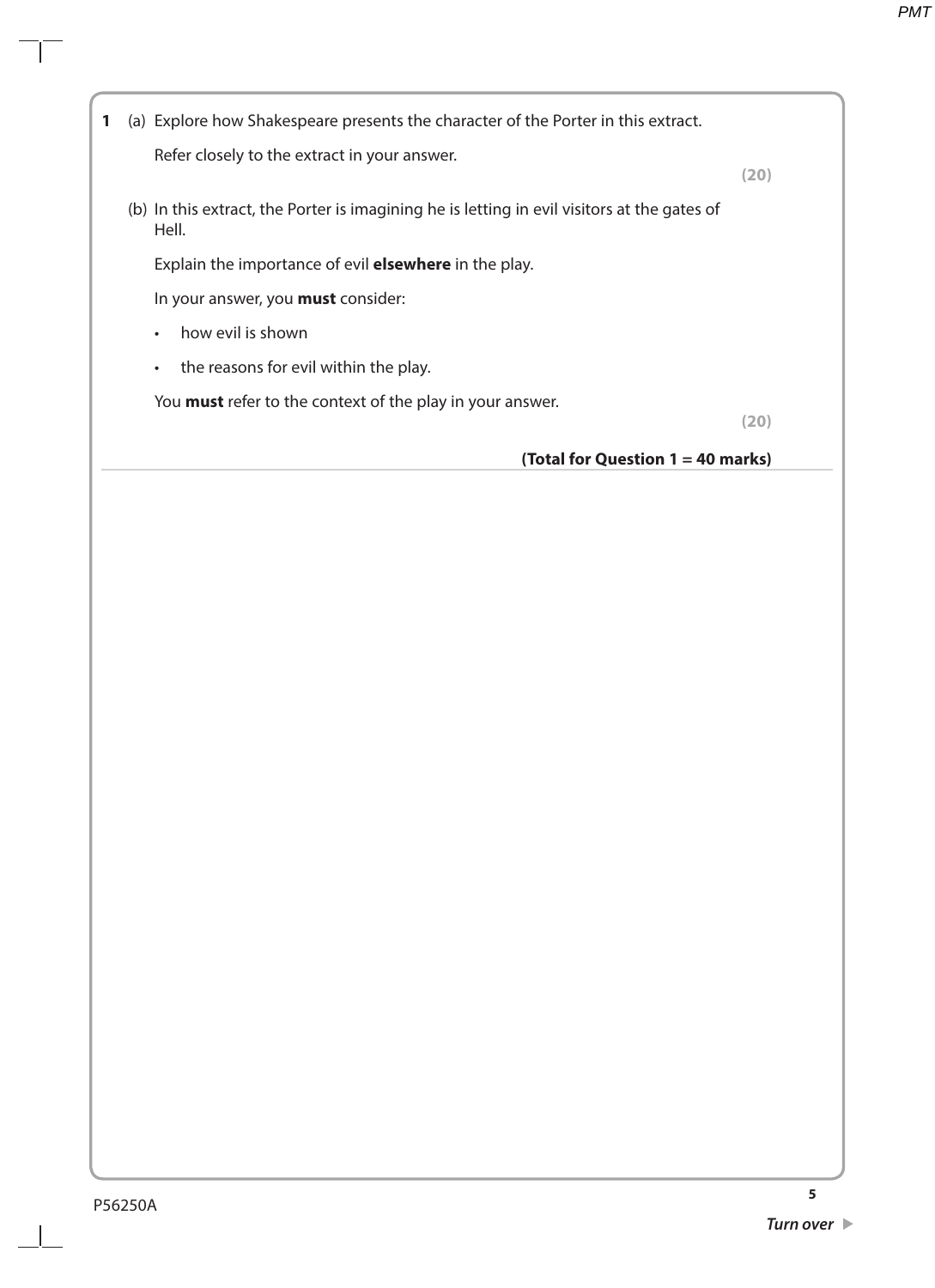| The Tempest – from Act 5 Scene 1, lines 307 to 318 and the Epilogue<br>I long<br>I'll deliver all -<br>draw near.<br>PROSPERO'S cave. Only PROSPERO remains.<br><b>EPILOGUE</b>                                                                                                                                                                                                                                                                                                                                                                                                                                                                                                                                                                                                                                                                                                                                                                                                                                                                                                                                                                    |     |
|----------------------------------------------------------------------------------------------------------------------------------------------------------------------------------------------------------------------------------------------------------------------------------------------------------------------------------------------------------------------------------------------------------------------------------------------------------------------------------------------------------------------------------------------------------------------------------------------------------------------------------------------------------------------------------------------------------------------------------------------------------------------------------------------------------------------------------------------------------------------------------------------------------------------------------------------------------------------------------------------------------------------------------------------------------------------------------------------------------------------------------------------------|-----|
| In this extract, Prospero is releasing all his prisoners and concluding the play.<br><b>PROSPERO</b><br>I'll bring you to your ship, and so to Naples,<br>Where I have hope to see the nuptial<br>Of these our dear-belovèd solemnized;<br>And thence retire me to my Milan, where<br>Every third thought shall be my grave.                                                                                                                                                                                                                                                                                                                                                                                                                                                                                                                                                                                                                                                                                                                                                                                                                       |     |
|                                                                                                                                                                                                                                                                                                                                                                                                                                                                                                                                                                                                                                                                                                                                                                                                                                                                                                                                                                                                                                                                                                                                                    |     |
| <b>ALONSO</b><br>To hear the story of your life, which must<br>Take the ear strangely.<br><b>PROSPERO</b><br>And promise you calm seas, auspicious gales,<br>And sail so expeditious, that shall catch<br>Your royal fleet far off. (To ARIEL) My Ariel, chick,<br>That is thy charge. Then to the elements<br>Be free, and fare thou well! (To ALONSO) Please you,<br><b>Exit ARIEL, ALONSO and the others move away towards</b><br>Spoken by PROSPERO (to the audience).<br>Now my charms are all o'erthrown,<br>And what strength I have's mine own -<br>Which is most faint. Now 'tis true<br>I must be here confined by you,<br>Or sent to Naples. Let me not,<br>Since I have my dukedom got<br>And pardoned the deceiver, dwell<br>In this bare island by your spell;<br>But release me from my bands<br>With the help of your good hands.<br>Gentle breath of yours my sails<br>Must fill, or else my project fails -<br>Which was to please. Now I want<br>Spirits to enforce, Art to enchant;<br>And my ending is despair,<br>Unless I be relieved by prayer,<br>Which pierces so that it assaults<br>Mercy itself and frees all faults. | 310 |
|                                                                                                                                                                                                                                                                                                                                                                                                                                                                                                                                                                                                                                                                                                                                                                                                                                                                                                                                                                                                                                                                                                                                                    |     |
|                                                                                                                                                                                                                                                                                                                                                                                                                                                                                                                                                                                                                                                                                                                                                                                                                                                                                                                                                                                                                                                                                                                                                    |     |
|                                                                                                                                                                                                                                                                                                                                                                                                                                                                                                                                                                                                                                                                                                                                                                                                                                                                                                                                                                                                                                                                                                                                                    |     |
|                                                                                                                                                                                                                                                                                                                                                                                                                                                                                                                                                                                                                                                                                                                                                                                                                                                                                                                                                                                                                                                                                                                                                    | 315 |
|                                                                                                                                                                                                                                                                                                                                                                                                                                                                                                                                                                                                                                                                                                                                                                                                                                                                                                                                                                                                                                                                                                                                                    |     |
|                                                                                                                                                                                                                                                                                                                                                                                                                                                                                                                                                                                                                                                                                                                                                                                                                                                                                                                                                                                                                                                                                                                                                    |     |
|                                                                                                                                                                                                                                                                                                                                                                                                                                                                                                                                                                                                                                                                                                                                                                                                                                                                                                                                                                                                                                                                                                                                                    |     |
|                                                                                                                                                                                                                                                                                                                                                                                                                                                                                                                                                                                                                                                                                                                                                                                                                                                                                                                                                                                                                                                                                                                                                    |     |
|                                                                                                                                                                                                                                                                                                                                                                                                                                                                                                                                                                                                                                                                                                                                                                                                                                                                                                                                                                                                                                                                                                                                                    | 5   |
|                                                                                                                                                                                                                                                                                                                                                                                                                                                                                                                                                                                                                                                                                                                                                                                                                                                                                                                                                                                                                                                                                                                                                    | 10  |
|                                                                                                                                                                                                                                                                                                                                                                                                                                                                                                                                                                                                                                                                                                                                                                                                                                                                                                                                                                                                                                                                                                                                                    | 15  |
| As you from crimes would pardoned be,<br>Let your indulgence set me free.                                                                                                                                                                                                                                                                                                                                                                                                                                                                                                                                                                                                                                                                                                                                                                                                                                                                                                                                                                                                                                                                          |     |
|                                                                                                                                                                                                                                                                                                                                                                                                                                                                                                                                                                                                                                                                                                                                                                                                                                                                                                                                                                                                                                                                                                                                                    | 20  |
| Exit.                                                                                                                                                                                                                                                                                                                                                                                                                                                                                                                                                                                                                                                                                                                                                                                                                                                                                                                                                                                                                                                                                                                                              |     |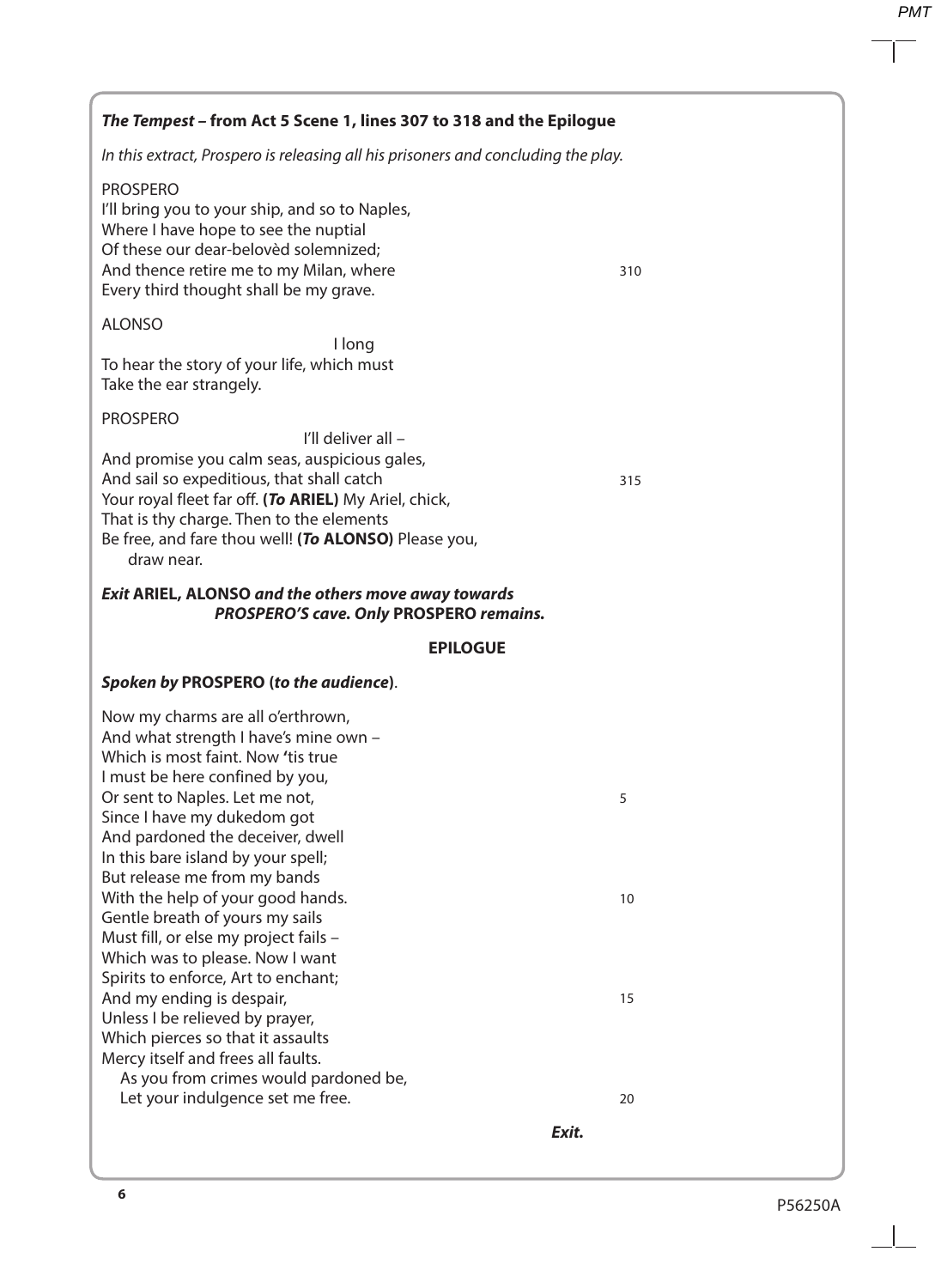| $\mathbf{2}$ | (a) Explore how Shakespeare presents the character of Prospero in this extract.        |      |
|--------------|----------------------------------------------------------------------------------------|------|
|              | Refer closely to the extract in your answer.                                           | (20) |
|              | (b) In this extract, Prospero uses his position of authority to release his prisoners. |      |
|              | Explain the importance of authority <b>elsewhere</b> in the play.                      |      |
|              | In your answer, you <b>must</b> consider:                                              |      |
|              | who demonstrates a position of authority in the play<br>$\bullet$                      |      |
|              | how this control is shown.<br>$\bullet$                                                |      |
|              | You <b>must</b> refer to the context of the play in your answer.                       | (20) |
|              | (Total for Question 2 = 40 marks)                                                      |      |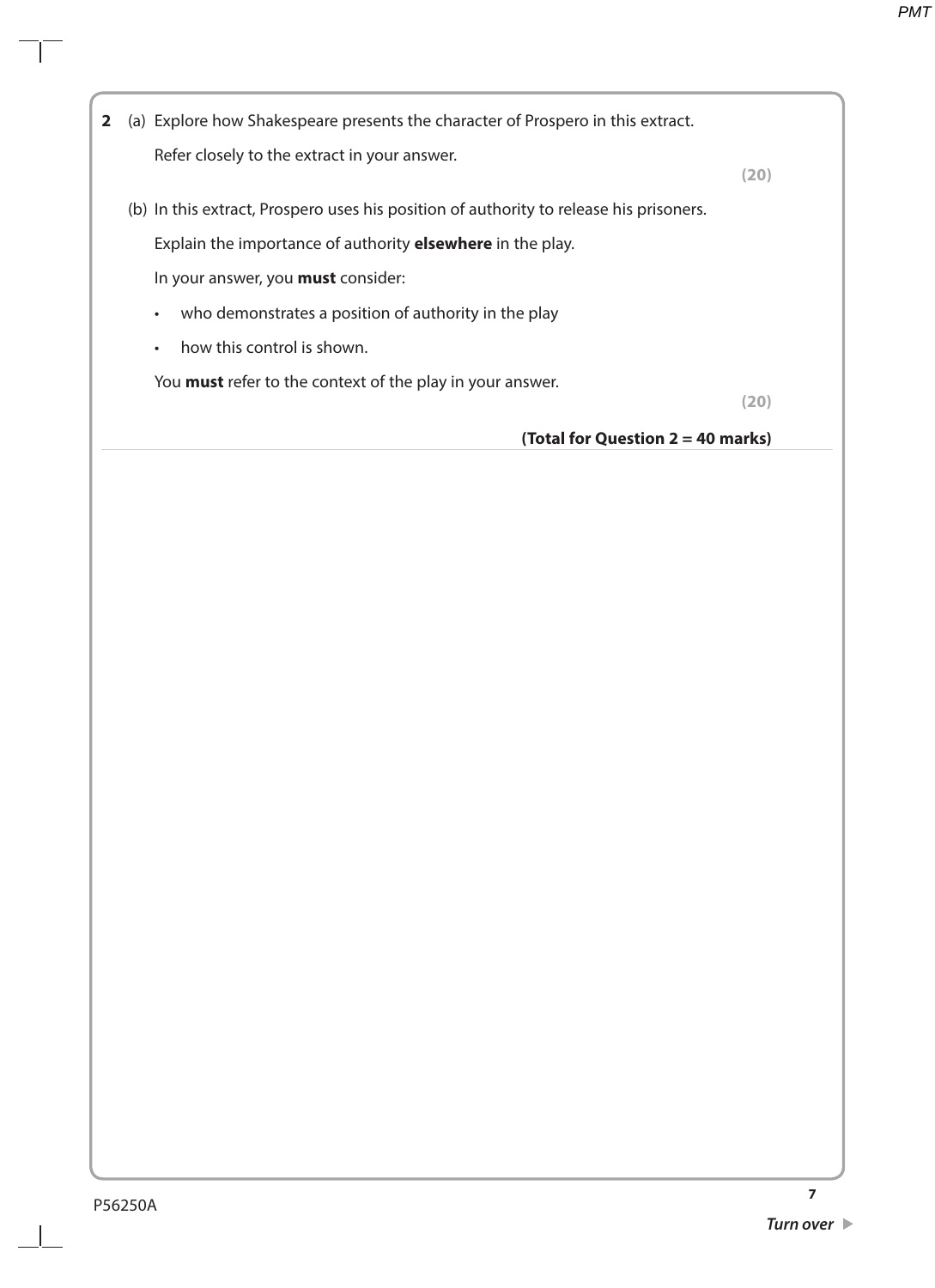## *Romeo and Juliet* **- from Act 4 Scene 3, lines 14 to 45**

*In this extract, Juliet is thinking about taking the potion.*

| <b>JULIET</b>                                          |    |
|--------------------------------------------------------|----|
| Farewell. – God knows when we shall meet again.        |    |
| I have a faint cold fear thrills through my veins,     | 15 |
| That almost freezes up the heat of life.               |    |
| I'll call them back again to comfort me.               |    |
| (She calls) Nurse! - What should she do here?          |    |
| My dismal scene I needs must act alone.                |    |
| Come, vial.                                            | 20 |
| What if this mixture do not work at all?               |    |
| Shall I be married then tomorrow morning?              |    |
| No, no. - (Taking out her knife) This shall forbid it. |    |
| (Placing the knife inside the curtain by her bed)      |    |
| Lie thou there.                                        |    |
| What if it be a poison which the Friar                 |    |
| Subtly hath ministered to have me dead,                | 25 |
| Lest in this marriage he should be dishonoured         |    |
| Because he married me before to Romeo?                 |    |
| I fear it is. And yet methinks it should not,          |    |
| For he hath still been tried a holy man.               |    |
| How if, when I am laid into the tomb,                  | 30 |
| I wake before the time that Romeo                      |    |
| Come to redeem me? There's a fearful point!            |    |
| Shall I not then be stifled in the vault,              |    |
| To whose foul mouth no healthsome air breathes in,     |    |
| And there die strangled ere my Romeo comes?            | 35 |
| Or, if I live, is it not very like                     |    |
| The horrible conceit of death and night,               |    |
| Together with the terror of the place -                |    |
| As in a vault, an ancient receptacle,                  |    |
| Where, for this many hundred years, the bones          | 40 |
| Of all my buried ancestors are packed -                |    |
| Where bloody Tybalt, yet but green in earth,           |    |
| Lies festering in his shroud – where, as they say,     |    |
| At some hours in the night spirits resort -            |    |
| Alack, alack!                                          | 45 |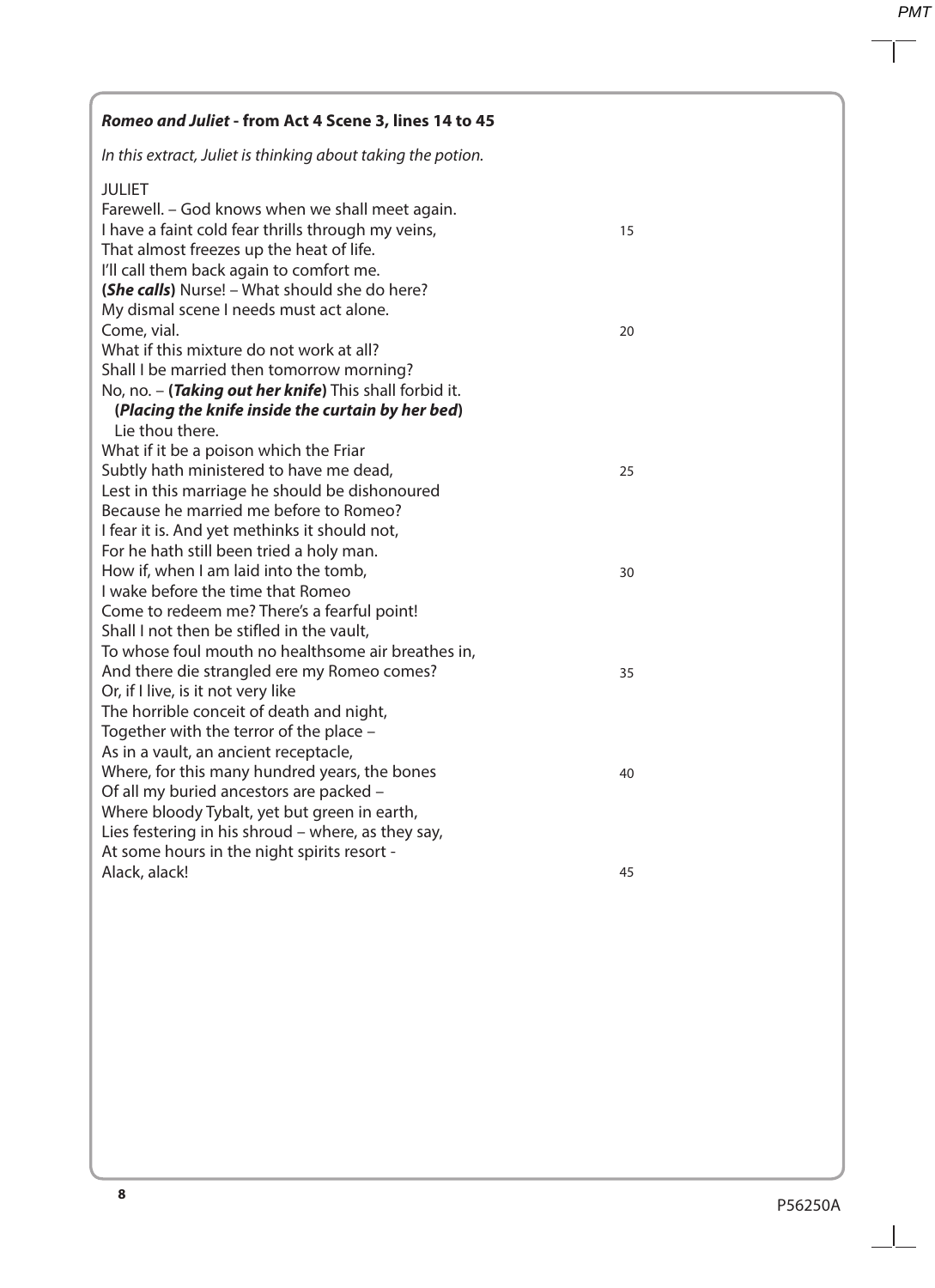|           | (a) Explore how Shakespeare presents the character of Juliet in this extract.          |      |
|-----------|----------------------------------------------------------------------------------------|------|
|           | Refer closely to the extract in your answer.                                           |      |
|           |                                                                                        | (20) |
| work.     | (b) In this extract, Juliet thinks about what her fate might be if the potion does not |      |
|           | Explain the importance of fate <b>elsewhere</b> in the play.                           |      |
|           | In your answer, you <b>must</b> consider:                                              |      |
| $\bullet$ | how fate is presented                                                                  |      |
| $\bullet$ | the effects fate has within the play.                                                  |      |
|           | You <b>must</b> refer to the context of the play in your answer.                       |      |
|           |                                                                                        | (20) |
|           | (Total for Question 3 = 40 marks)                                                      |      |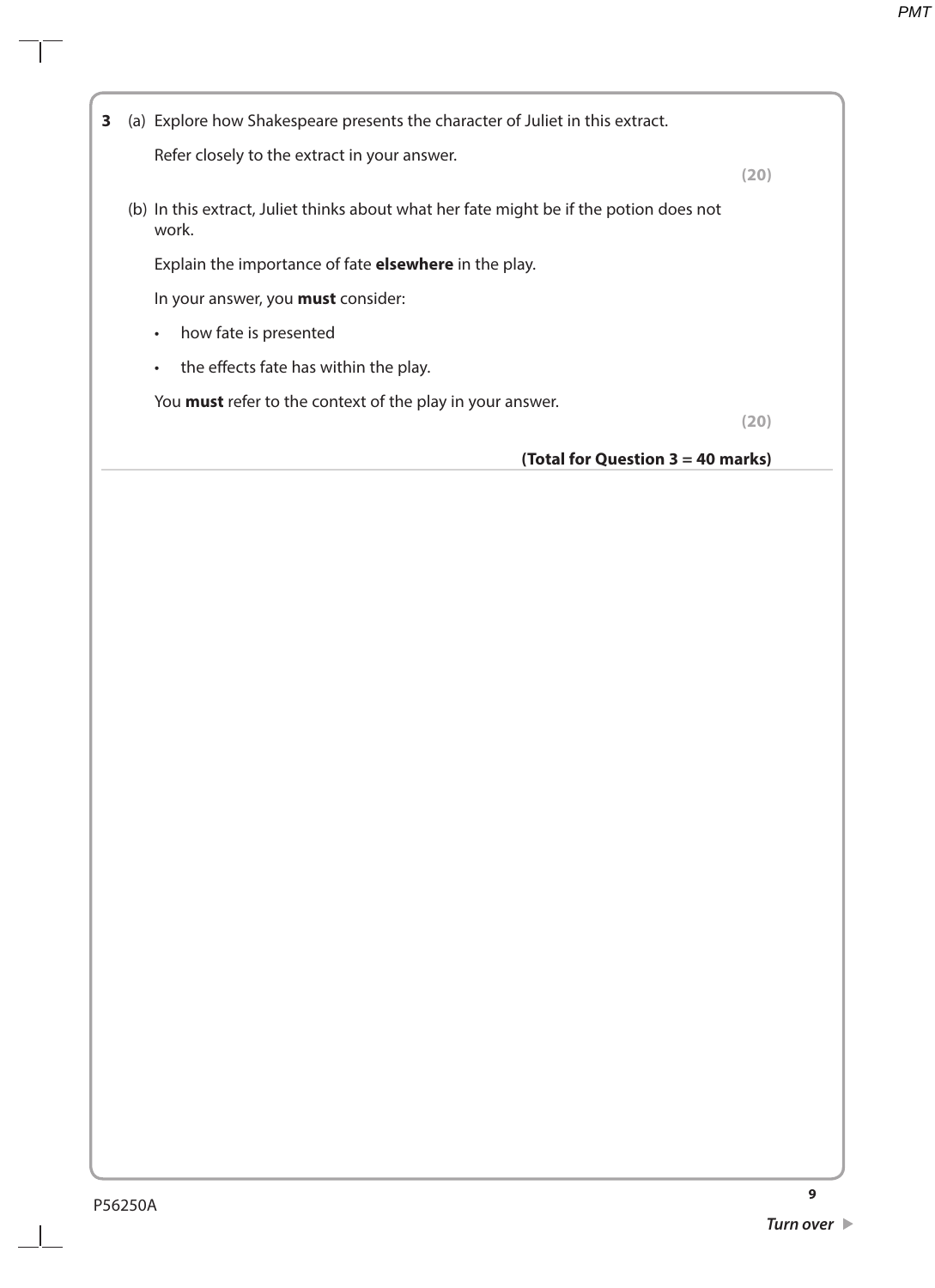| <b>Much Ado About Nothing - from Act 1 Scene 1, lines 137 to 167</b>                                                                                                                                                                                                                                       |     |
|------------------------------------------------------------------------------------------------------------------------------------------------------------------------------------------------------------------------------------------------------------------------------------------------------------|-----|
| In this extract, Claudio and Benedick are talking about Hero.                                                                                                                                                                                                                                              |     |
| <b>CLAUDIO</b><br>Benedick, didst thou note the daughter of Signior<br>Leonato?                                                                                                                                                                                                                            |     |
| <b>BENEDICK</b><br>I noted her not, but I looked on her.                                                                                                                                                                                                                                                   |     |
| <b>CLAUDIO</b><br>Is she not a modest young lady?                                                                                                                                                                                                                                                          | 140 |
| <b>BENEDICK</b><br>Do you question me as an honest man should do, for<br>my simple true judgement? Or would you have me<br>speak after my custom, as being a professed tyrant to<br>their sex?                                                                                                             |     |
| <b>CLAUDIO</b><br>No, I pray thee speak in sober judgement.                                                                                                                                                                                                                                                | 145 |
| <b>BENEDICK</b><br>Why, i'faith, methinks she's too low for a high praise,<br>too brown for a fair praise, and too little for a great<br>praise. Only this commendation I can afford her, that<br>were she other than she is, she were unhandsome; and<br>being no other but as she is, I do not like her. | 150 |
| <b>CLAUDIO</b><br>Thou thinkest I am in sport. I pray thee tell me truly<br>how thou likest her.                                                                                                                                                                                                           |     |
| <b>BENEDICK</b><br>Would you buy her, that you inquire after her?                                                                                                                                                                                                                                          |     |
| <b>CLAUDIO</b><br>Can the world buy such a jewel?                                                                                                                                                                                                                                                          |     |
| <b>BENEDICK</b><br>Yea, and a case to put it into. But speak you this with<br>a sad brow? Or do you play the flouting Jack, to tell<br>us Cupid is a good hare-finder, and Vulcan a rare<br>carpenter? Come, in what key shall a man take you to<br>go in the song?                                        | 155 |
| <b>CLAUDIO</b><br>In mine eye she is the sweetest lady that ever I looked on.                                                                                                                                                                                                                              | 160 |
| <b>BENEDICK</b><br>I can see yet without spectacles, and I see no such<br>matter. There's her cousin, an she were not possessed<br>with a fury, exceeds her as much in beauty as the first<br>of May doth the last of December. But I hope you have<br>no intent to turn husband, have you?                | 165 |
| <b>CLAUDIO</b><br>I would scarce trust myself, though I had sworn the<br>contrary, if Hero would be my wife.                                                                                                                                                                                               |     |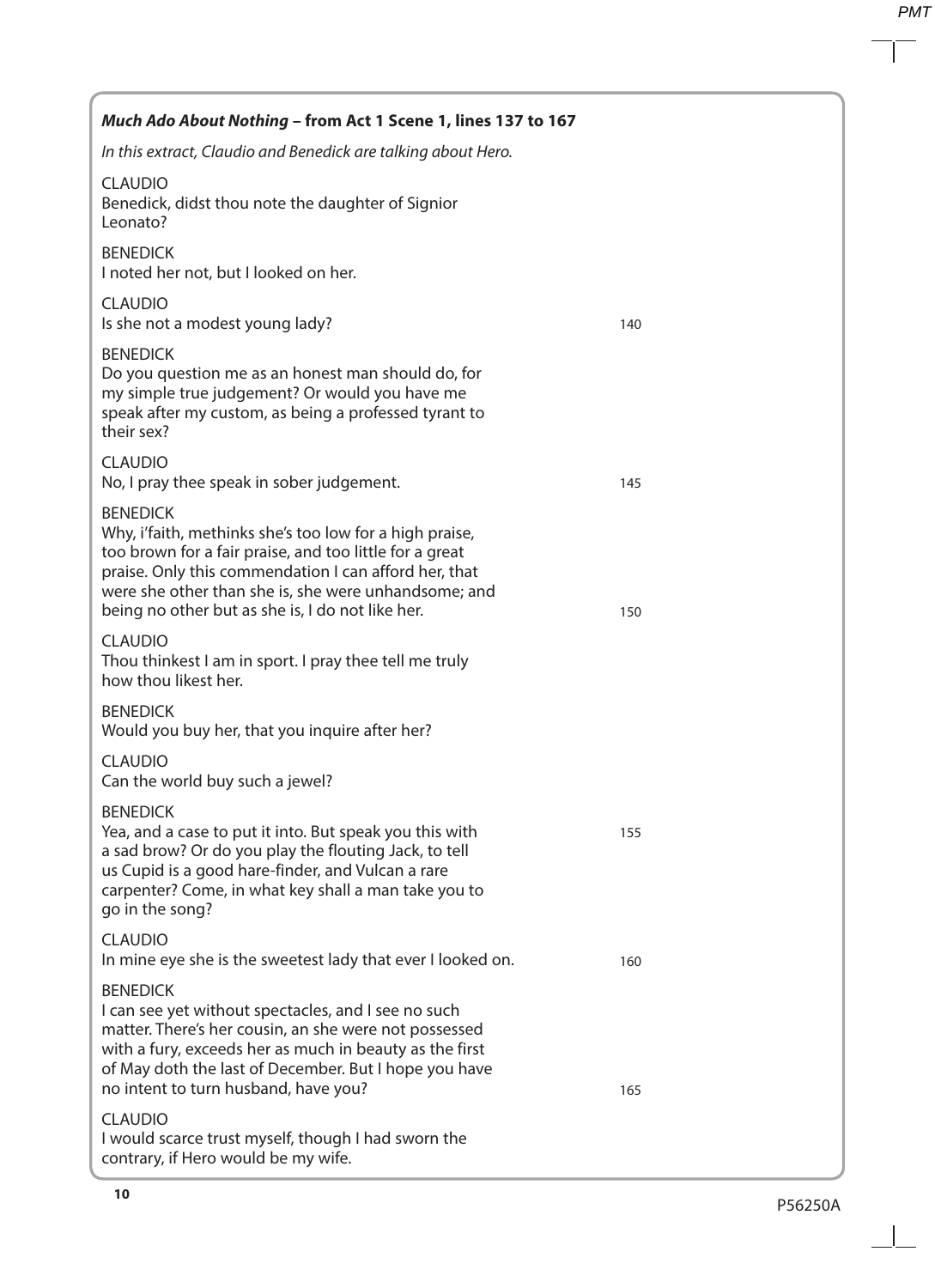| 4 | (a) Explore how Shakespeare presents different opinions of Hero in this extract. |      |
|---|----------------------------------------------------------------------------------|------|
|   | Refer closely to the extract in your answer.                                     |      |
|   | (b) In this extract, Claudio admits to being in love with Hero.                  | (20) |
|   | Explain the importance of love <b>elsewhere</b> in the play.                     |      |
|   | In your answer, you must consider:                                               |      |
|   | how love is presented<br>$\bullet$                                               |      |
|   | the effect love has within the play.<br>$\bullet$                                |      |
|   | You <b>must</b> refer to the context of the play in your answer.                 | (20) |
|   | (Total for Question $4 = 40$ marks)                                              |      |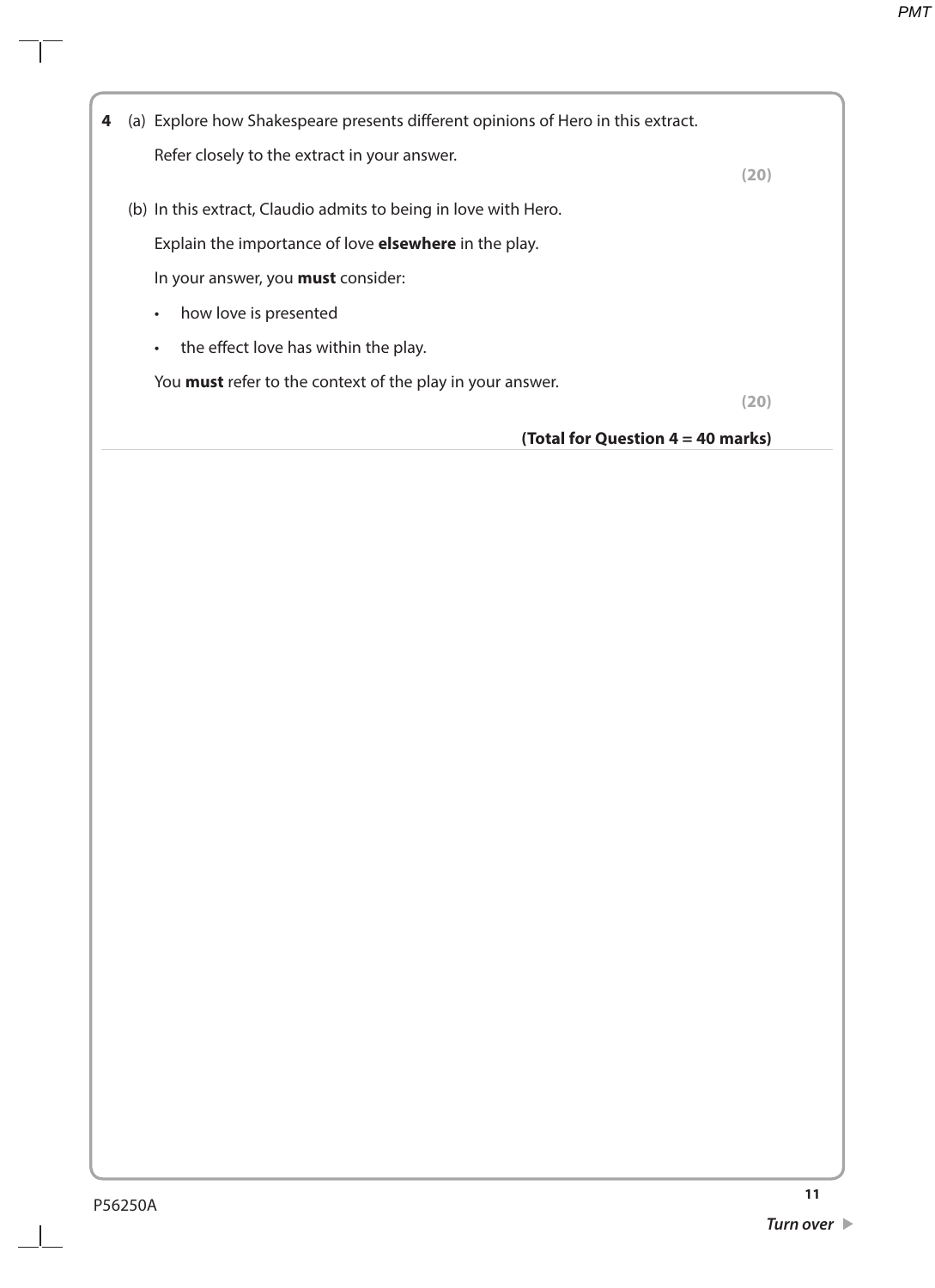| Twelfth Night - from Act 5 Scene 1, lines 221 to 253                                                                                                                                                                                                                                                                  |     |
|-----------------------------------------------------------------------------------------------------------------------------------------------------------------------------------------------------------------------------------------------------------------------------------------------------------------------|-----|
| In this extract, Sebastian and Viola meet for the first time since the shipwreck.                                                                                                                                                                                                                                     |     |
| SEBASTIAN<br>(Noticing VIOLA) Do I stand there? I never had a<br>brother;<br>Nor can there be that deity in my nature,<br>Of here and every where. I had a sister,<br>Whom the blind waves and surges have devoured.<br>(To Viola) Of charity, what kin are you to me?<br>What countryman, what name, what parentage? | 225 |
| <b>VIOLA</b><br>Of Messaline; Sebastian was my father;<br>Such a Sebastian was my brother too,<br>So went he suited to his watery tomb.<br>If spirits can assume both form and suit<br>You come to fright us.                                                                                                         | 230 |
| SEBASTIAN<br>A spirit I am indeed;<br>But am in that dimension grossly clad<br>Which from the womb I did participate.<br>Were you a woman, as the rest goes even,<br>I should my tears let fall upon your cheek,<br>And say "Thrice welcome, drownéd Viola!"                                                          | 235 |
| <b>VIOLA</b><br>My father had a mole upon his brow.                                                                                                                                                                                                                                                                   |     |
| <b>SEBASTIAN</b><br>And so had mine.                                                                                                                                                                                                                                                                                  |     |
| <b>VIOLA</b><br>And died that day when Viola from her birth<br>Had numbered thirteen years.                                                                                                                                                                                                                           | 240 |
| <b>SEBASTIAN</b><br>O! that record is lively in my soul.<br>He finishéd indeed his mortal act<br>That day that made my sister thirteen years.                                                                                                                                                                         |     |
| <b>VIOLA</b><br>If nothing lets to make us happy both,<br>But this my masculine usurped attire,<br>Do not embrace me till each circumstance<br>Of place, time, fortune, do cohere and jump<br>That I am Viola; which to confirm,<br>I'll bring you to a captain in this town,                                         | 245 |
| Where lie my maiden weeds; by whose gentle help<br>I was preserved to serve this noble count.<br>All the occurrence of my fortune since<br>Hath been between this lady and this lord.                                                                                                                                 | 250 |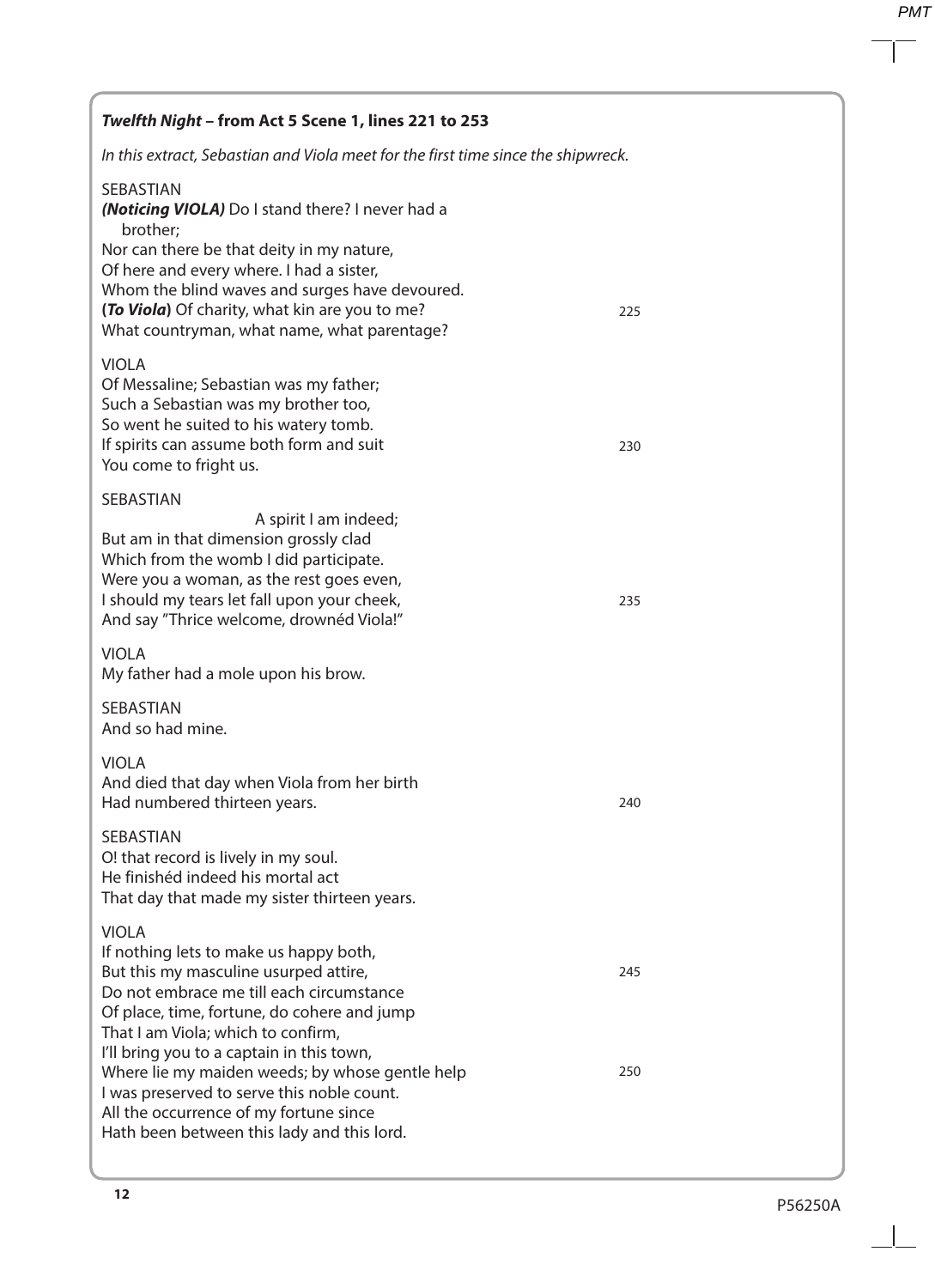| 5 | (a) Explore how Shakespeare presents the reactions of Sebastian and Viola in this<br>extract. |      |
|---|-----------------------------------------------------------------------------------------------|------|
|   | Refer closely to the extract in your answer.                                                  | (20) |
|   | (b) In this extract, Sebastian and Viola describe how much they suffered being apart.         |      |
|   | Explain the importance of suffering <b>elsewhere</b> in the play.                             |      |
|   | In your answer, you <b>must</b> consider:                                                     |      |
|   | why suffering is important                                                                    |      |
|   | the effect of suffering within the play.<br>$\bullet$                                         |      |
|   | You <b>must</b> refer to the context of the play in your answer.                              |      |
|   |                                                                                               | (20) |
|   | (Total for Question $5 = 40$ marks)                                                           |      |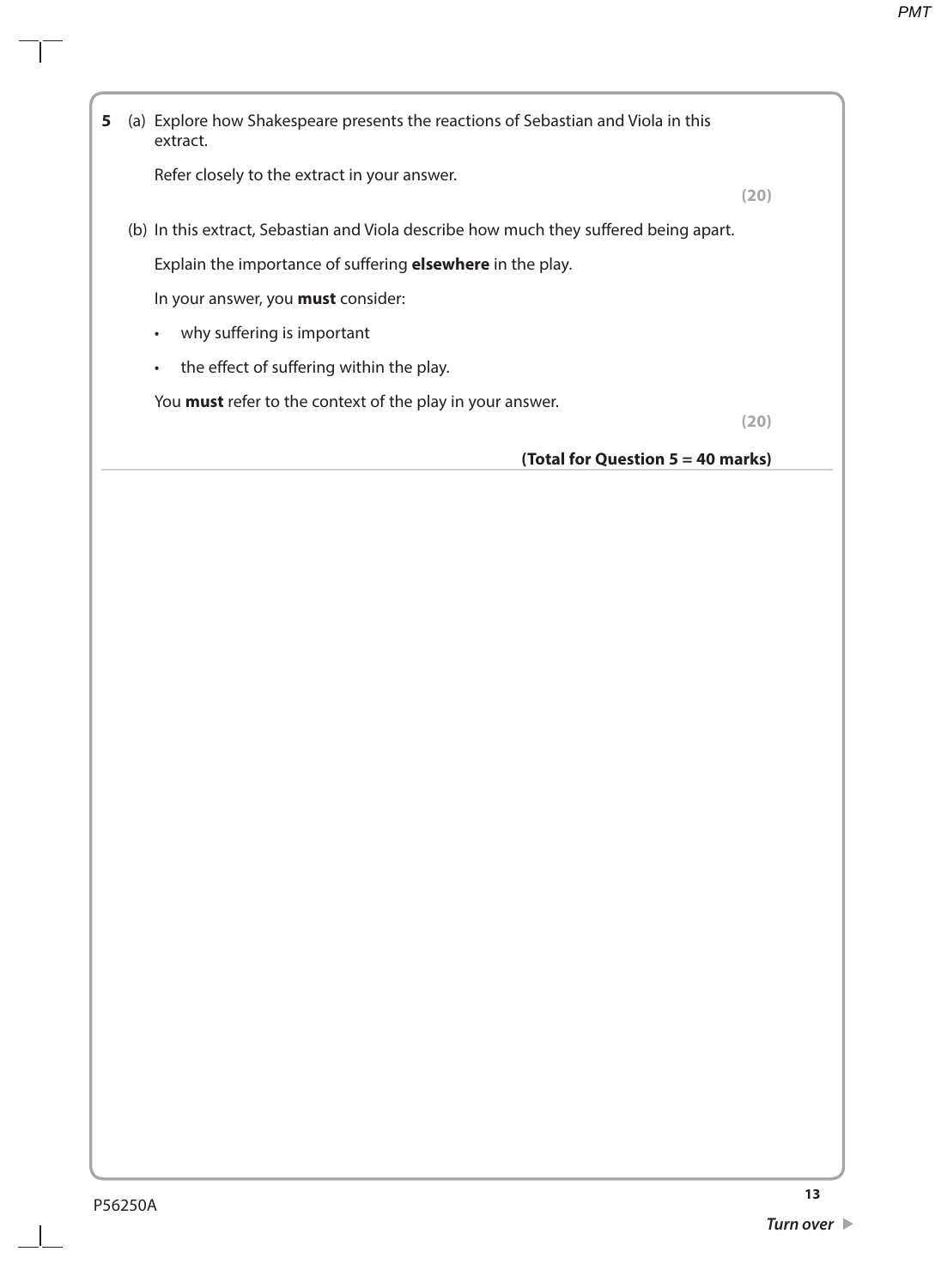## *The Merchant of Venice* **– from Act 3 Scene 2, lines 114 to 148**

*In this extract, Bassanio is opening the casket.*

## BASSANIO

| What find I here?                                   |     |
|-----------------------------------------------------|-----|
| Fair Portia's counterfeit! What demi-god            | 115 |
| Hath come so near creation? Move these eyes?        |     |
| - Or whether, riding on the balls of mine,          |     |
| Seem they in motion? Here are severed lips          |     |
| Parted with sugar breath – so sweet a bar           |     |
| Should sunder such sweet friends. Here in her hairs | 120 |
| The painter plays the spider, and hath woven        |     |
| A golden mesh t'entrap the hearts of men            |     |
| Faster than gnats in cobwebs. But her eyes! -       |     |
| How could he see to do them? Having made one,       |     |
| Methinks it should have power to steal both his     | 125 |
| And leave itself unfurnished. Yet look how far      |     |
| The substance of my praise doth wrong this shadow   |     |
| In underprizing it, so far this shadow              |     |
| Doth limp behind the substance. Here's the scroll,  |     |
| The continent and summary of my fortune.            | 130 |
| He reads the scroll from the casket                 |     |
| 'You that choose not by the view                    |     |
| Chance as fair, and choose as true.                 |     |
| Since this fortune falls to you,                    |     |
| Be content, and seek no new.                        |     |
| If you be well pleased with this,                   | 135 |
| And hold your fortune for your bliss,               |     |
| Turn you where your lady is                         |     |
| And claim her with a loving kiss.                   |     |
| A gentle scroll! Fair lady, by your leave,          |     |
| I come by note to give, and to receive.             | 140 |
| He kisses PORTIA.                                   |     |
| Like one of two contending in a prize               |     |
| That thinks he hath done well in people's eyes,     |     |
| Hearing applause and universal shout,               |     |
| Giddy in spirit, still gazing in a doubt            |     |
| Whether those pearls of praise be his or no -       | 145 |
| So, thrice-fair lady, stand I even so,              |     |
| As doubtful whether what I see be true,             |     |

Until confirmed, signed, ratified by you.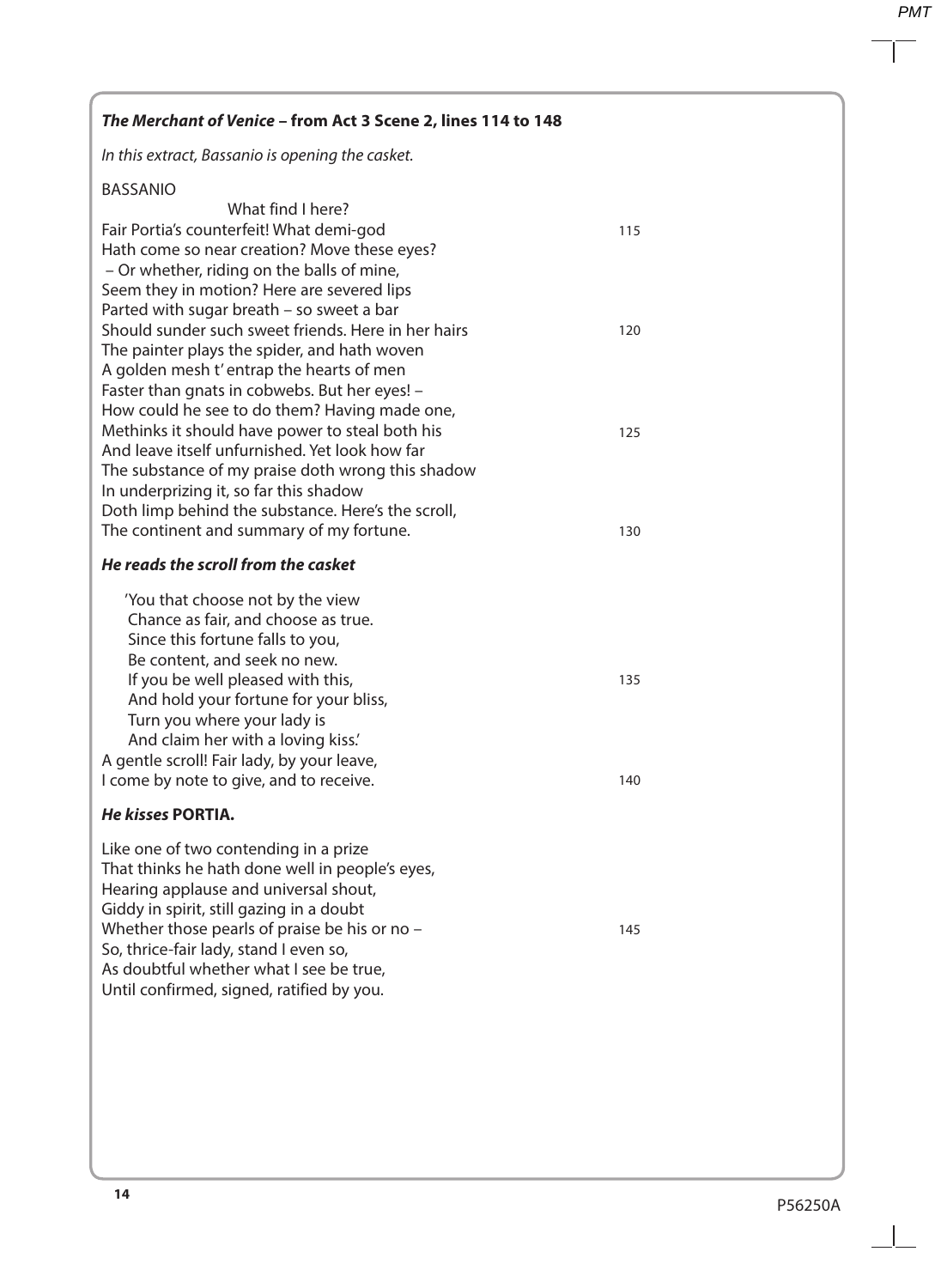| (Total for Question 6 = 40 marks)                                                          |
|--------------------------------------------------------------------------------------------|
|                                                                                            |
| You <b>must</b> refer to the context of the play in your answer.<br>(20)                   |
| the effect of power within the play.<br>$\bullet$                                          |
| how power is presented<br>٠                                                                |
| In your answer, you <b>must</b> consider:                                                  |
|                                                                                            |
| Explain the importance of power <b>elsewhere</b> in the play.                              |
| (b) In this extract, the correct choice of casket has the power to change Bassanio's life. |
| Refer closely to the extract in your answer.<br>(20)                                       |
|                                                                                            |
| (a) Explore how Shakespeare presents the character of Bassanio in this extract.            |
|                                                                                            |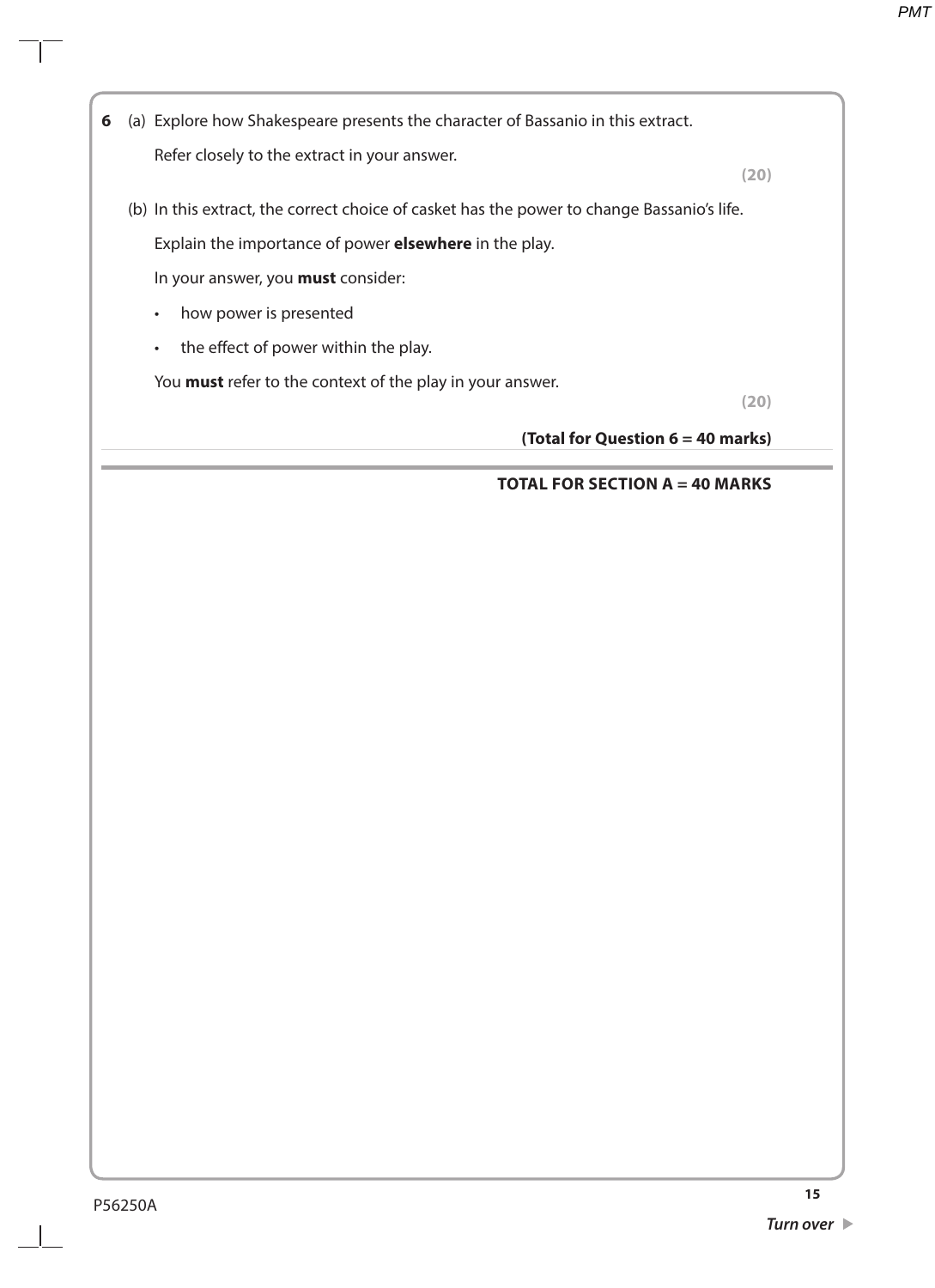## **SECTION B: Post-1914 Literature – British Play OR British Novel Answer ONE question from this section, on EITHER a British Play OR a British Novel. You should spend about 50 minutes on this section. BRITISH PLAY** *An Inspector Calls:* **J B Priestley** *Your response will be marked for the range of appropriate vocabulary and sentence structures, and accurate use of spelling and punctuation.* **EITHER 7 Eric:** *Because you're not the kind of father a chap could go to when he's in trouble.* Explore the importance of the Birling family relationships in *An Inspector Calls.* You **must** refer to the context of the play in your answer. **(includes 8 marks for the range of appropriate vocabulary and sentence structures, and accurate use of spelling and punctuation) (Total for Question 7 = 40 marks) OR 8 Birling:** *There's no Inspector Goole on the police. That man definitely wasn't a police inspector.*  In what ways is the Inspector significant in the play? You **must** refer to the context of the play in your answer. **(includes 8 marks for the range of appropriate vocabulary and sentence structures, and accurate use of spelling and punctuation) (Total for Question 8 = 40 marks)**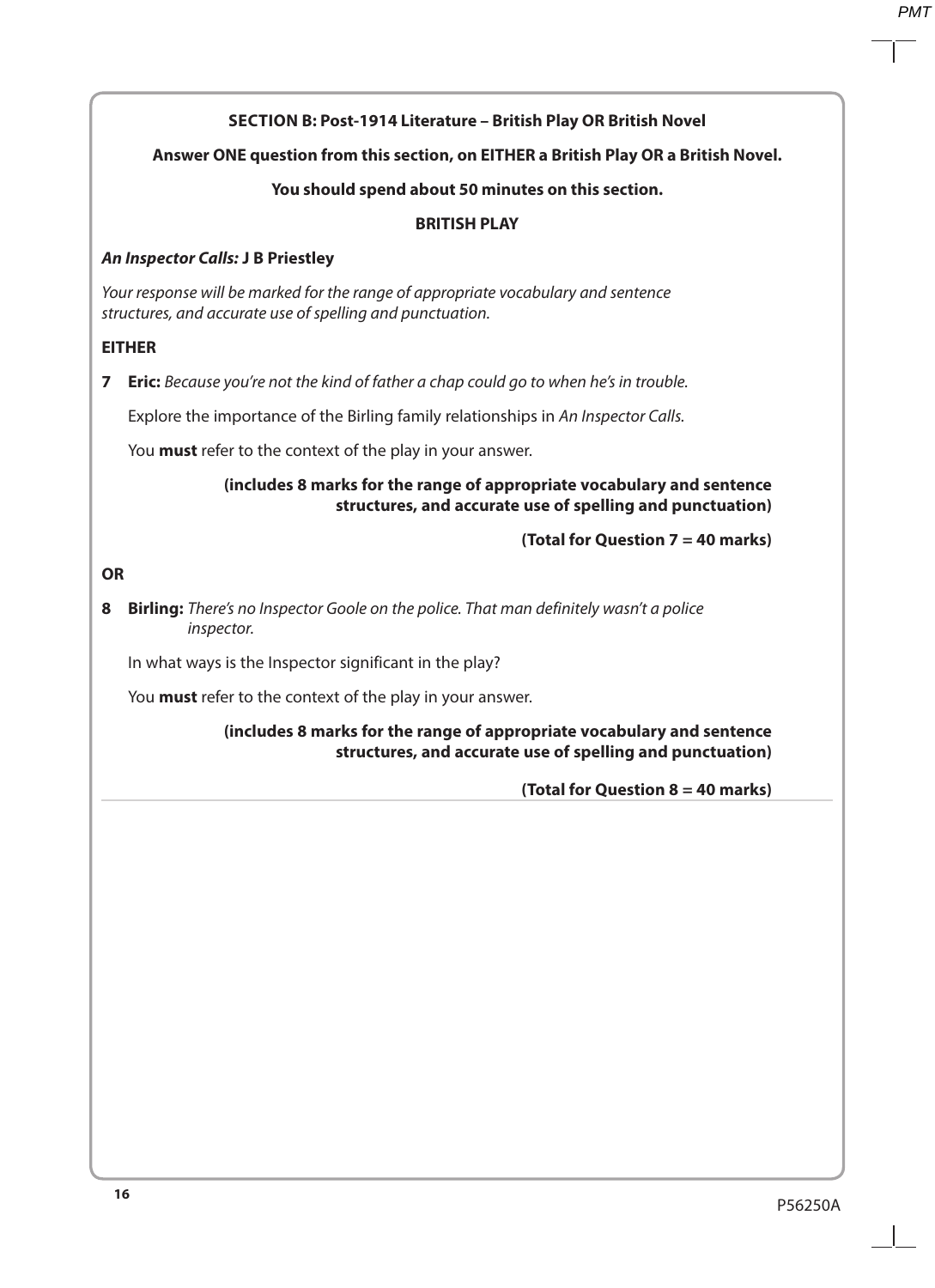## *Hobson's Choice***: Harold Brighouse**

*Your response will be marked for the range of appropriate vocabulary and sentence structures, and accurate use of spelling and punctuation.*

## **EITHER**

**9 Hobson:** *See here, Maggie. I set the hours at this house. It's one o'clock dinner because I say it is.*

Explore the significance of the Hobson family in the play.

You **must** refer to the context of the play in your answer.

## **(includes 8 marks for the range of appropriate vocabulary and sentence structures, and accurate use of spelling and punctuation)**

**(Total for Question 9 = 40 marks)**

## **OR**

**10 Hobson:** *I'm British middle class and proud of it.*

In what ways is social class presented in the play?

You **must** refer to the context of the play in your answer.

### **(includes 8 marks for the range of appropriate vocabulary and sentence structures, and accurate use of spelling and punctuation)**

**(Total for Question 10 = 40 marks)**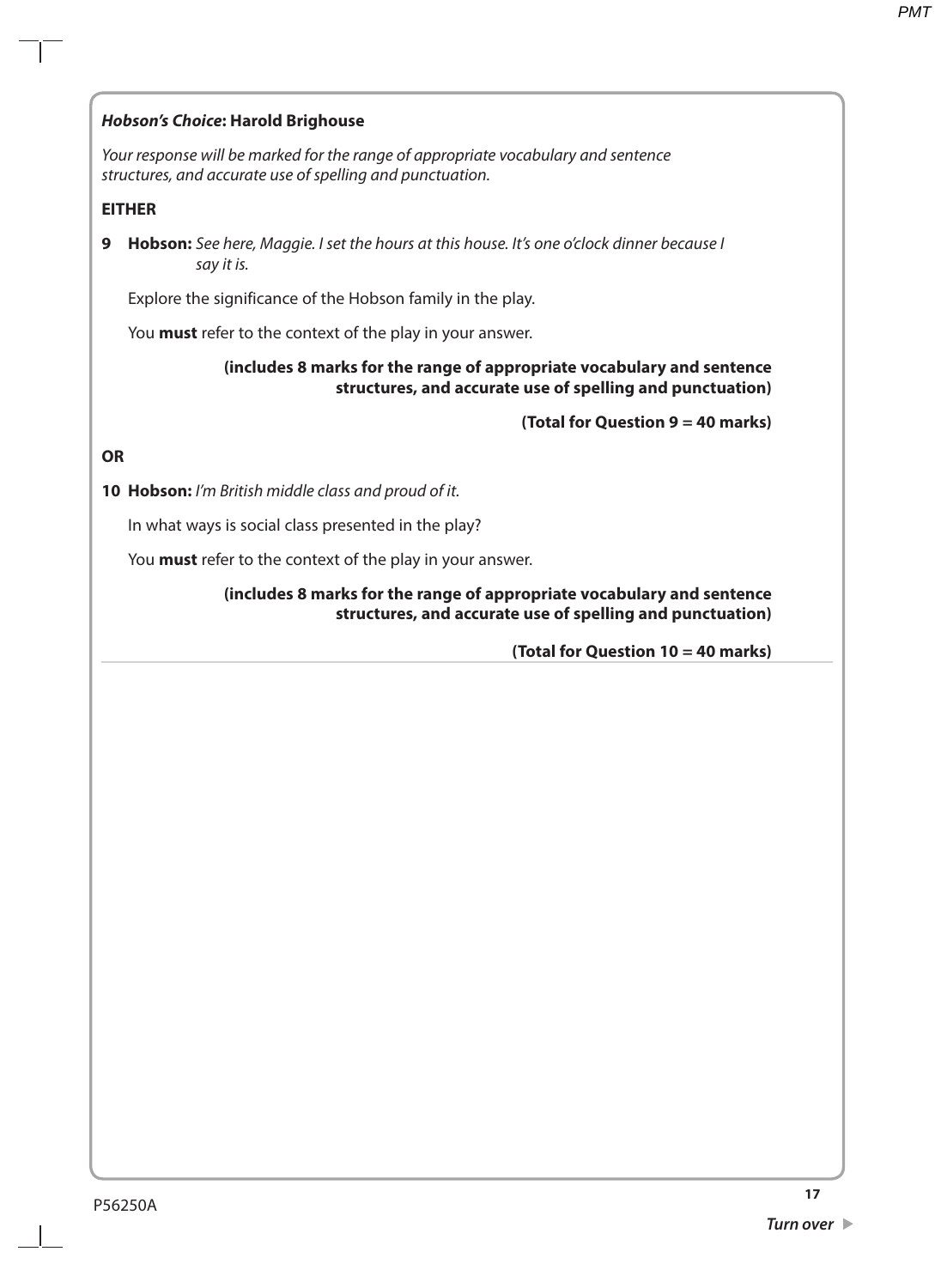## *Blood Brothers***: Willy Russell**

*Your response will be marked for the range of appropriate vocabulary and sentence structures, and accurate use of spelling and punctuation.*

#### **EITHER**

**11 Mrs Johnstone:** *Are y' … are y' that desperate to have a baby?*

In what ways is obsession presented in the play?

You **must** refer to the context of the play in your answer.

#### **(includes 8 marks for the range of appropriate vocabulary and sentence structures, and accurate use of spelling and punctuation)**

**(Total for Question 11 = 40 marks)**

### **OR**

**12 Edward:** *Well, my mummy doesn't allow me to play down here actually.*

What is the importance of Edward/Eddie in *Blood Brothers?*

You **must** refer to the context of the play in your answer.

**(includes 8 marks for the range of appropriate vocabulary and sentence structures, and accurate use of spelling and punctuation)**

**(Total for Question 12 = 40 marks)**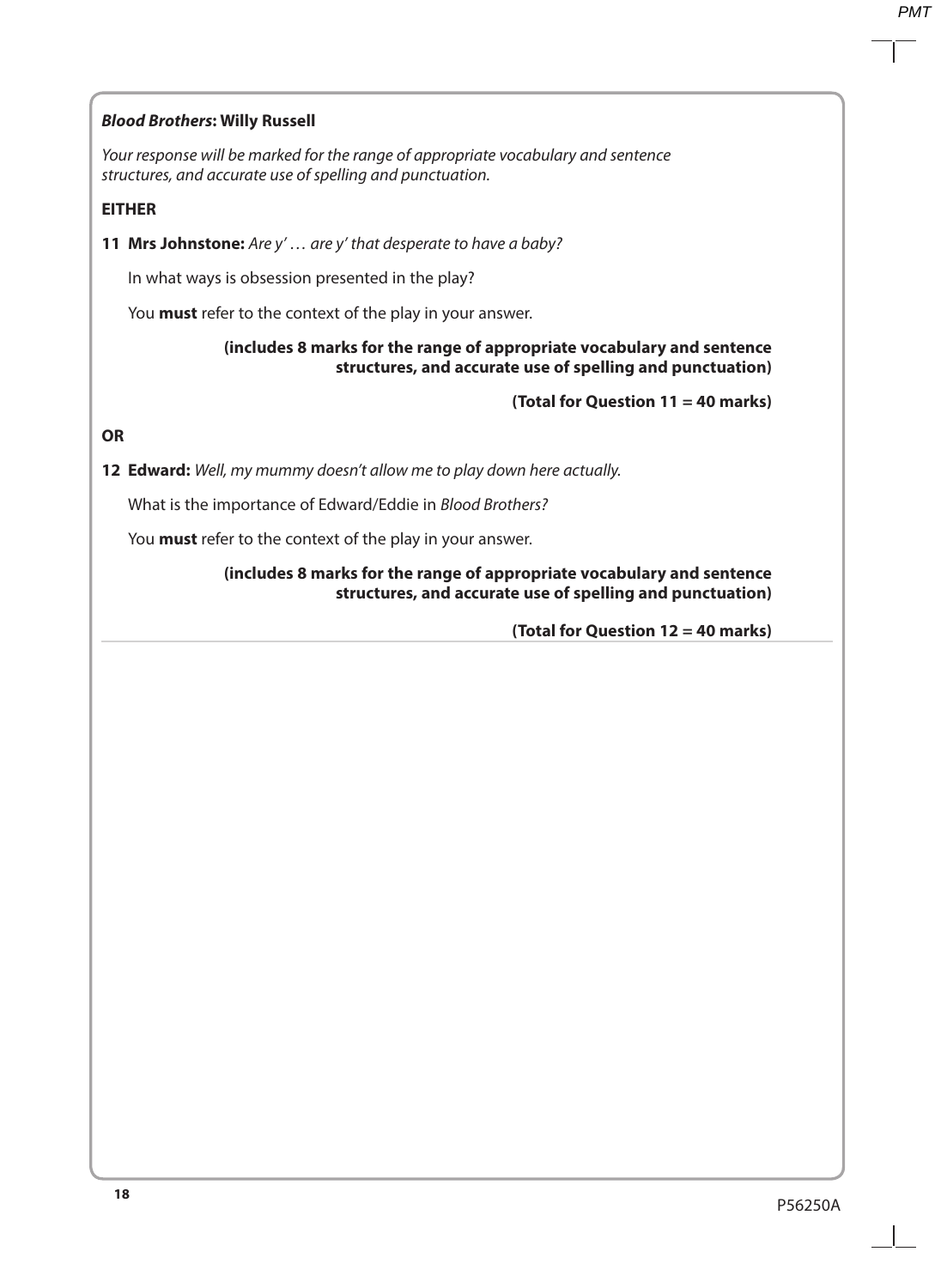## *Journey's End***: R C Sherriff**

*Your response will be marked for the range of appropriate vocabulary and sentence structures, and accurate use of spelling and punctuation.*

## **EITHER**

**13 Stanhope:** *We've all got a good fighting chance. I mean to come through – don't you?*

Explore how courage is important in the play.

You **must** refer to the context of the play in your answer.

## **(includes 8 marks for the range of appropriate vocabulary and sentence structures, and accurate use of spelling and punctuation)**

**(Total for Question 13 = 40 marks)**

## **OR**

**14 Trotter:** *I never knew anything like a war for upsetting meals. I'm always down for dooty in the middle of one.*

In what ways is Trotter significant in *Journey's End*?

You **must** refer to the context of the play in your answer.

### **(includes 8 marks for the range of appropriate vocabulary and sentence structures, and accurate use of spelling and punctuation)**

**(Total for Question 14 = 40 marks)**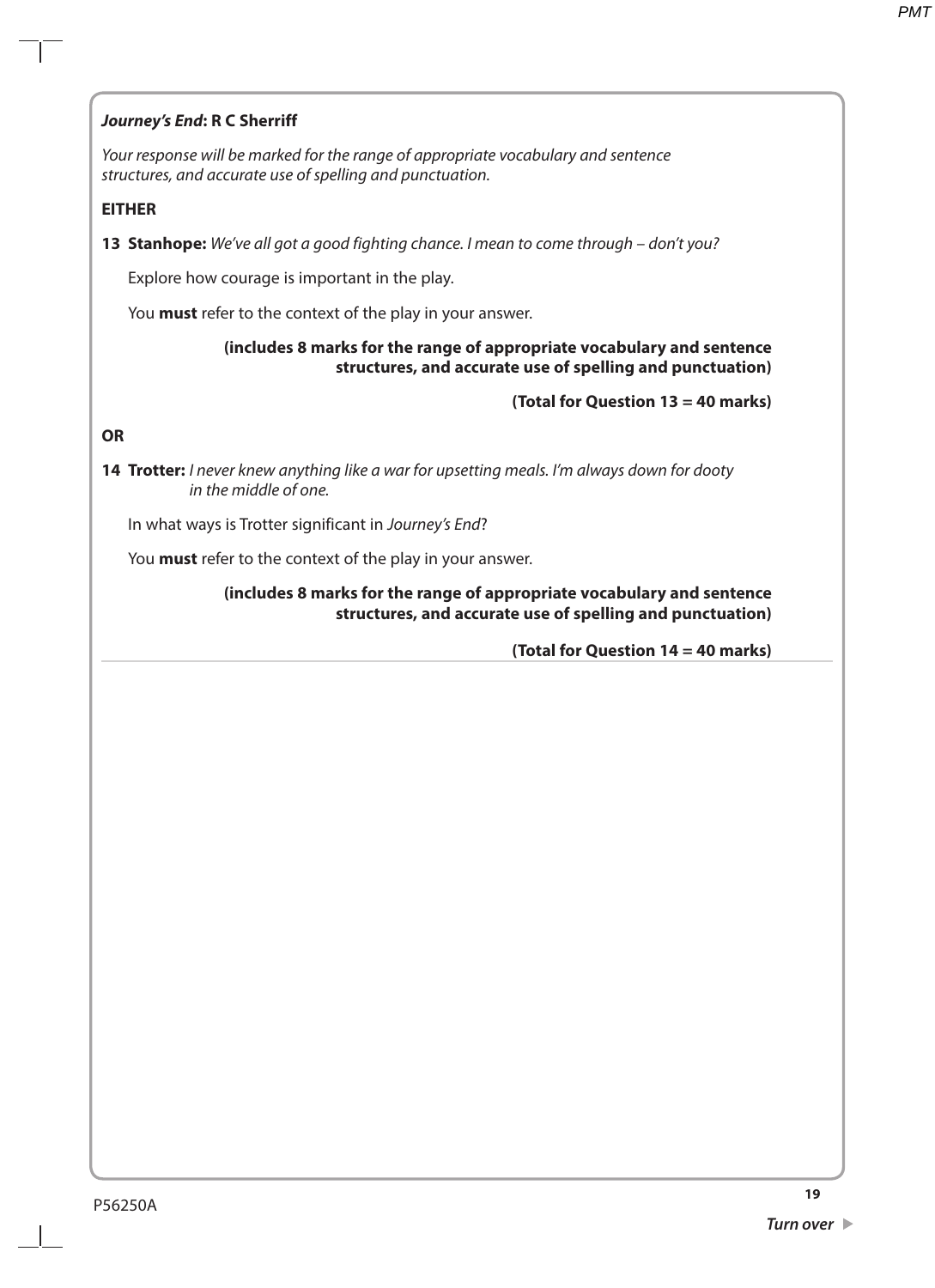### **BRITISH NOVEL**

#### *Animal Farm***: George Orwell**

*Your response will be marked for the range of appropriate vocabulary and sentence structures, and accurate use of spelling and punctuation.*

### **EITHER**

**15** *The Commandments were written on the tarred wall in great white letters.*

Explain how the Seven Commandments are important in *Animal Farm.*

You **must** refer to the context of the novel in your answer.

**(includes 8 marks for the range of appropriate vocabulary and sentence structures, and accurate use of spelling and punctuation)**

**(Total for Question 15 = 40 marks)**

## **OR**

**16** *'Surely, comrades, you do not want Jones back?'* **(Squealer)**

In what ways is fear significant in the novel?

You **must** refer to the context of the novel in your answer.

**(includes 8 marks for the range of appropriate vocabulary and sentence structures, and accurate use of spelling and punctuation)**

**(Total for Question 16 = 40 marks)**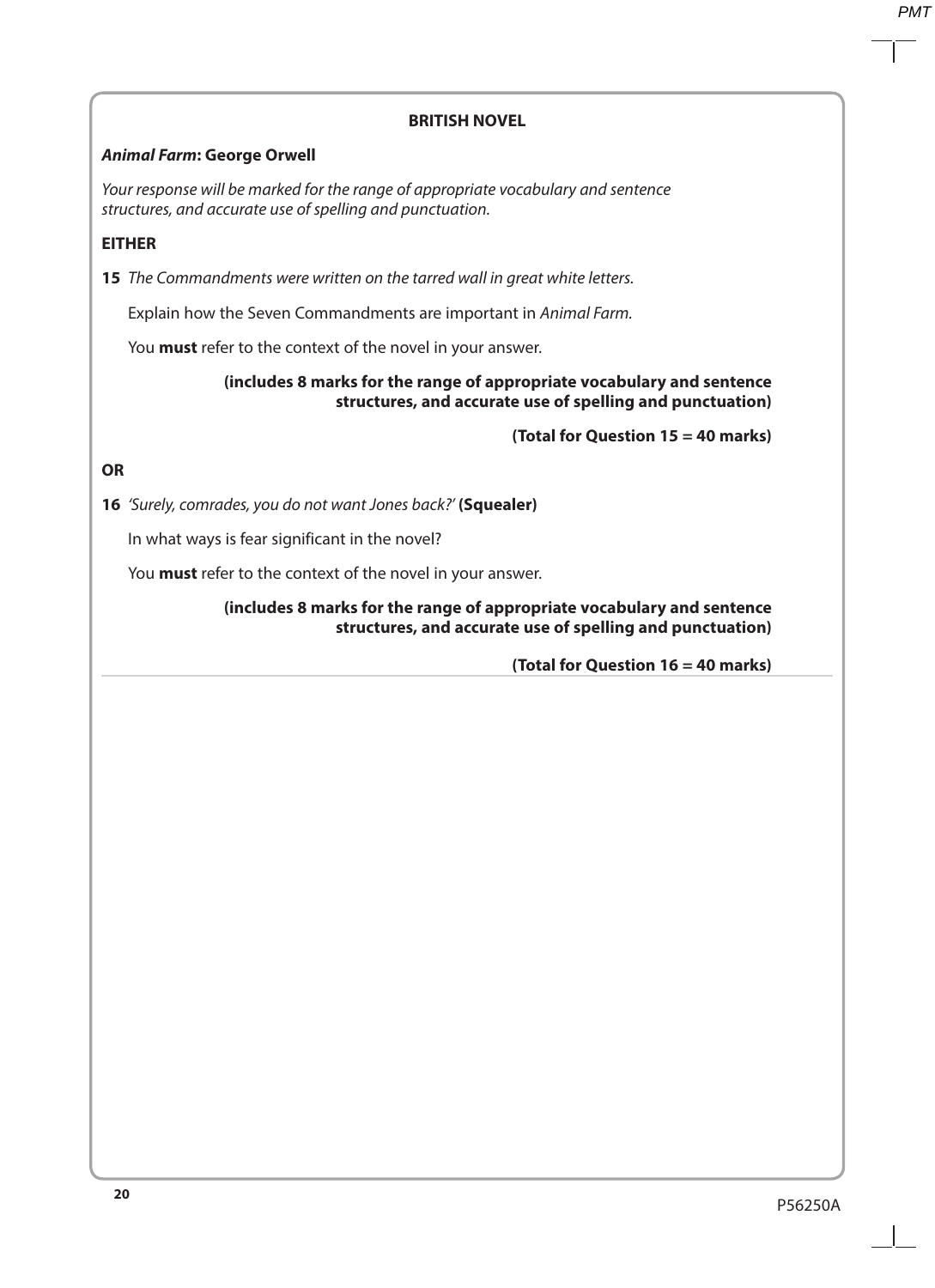## *Lord of the Flies***: William Golding**

*Your response will be marked for the range of appropriate vocabulary and sentence structures, and accurate use of spelling and punctuation.*

## **EITHER**

**17** *Here was a coral island. Protected from the sun.*

In what ways are different areas of the island significant in the novel?

You **must** refer to the context of the novel in your answer*.*

## **(includes 8 marks for the range of appropriate vocabulary and sentence structures, and accurate use of spelling and punctuation)**

**(Total for Question 17 = 40 marks)**

## **OR**

**18** *'When I woke up one was kicking me in the face. I got an awful bloody face.'* **(Eric)**

Explore how violence is important in *Lord of the Flies.*

You **must** refer to the context of the novel in your answer.

## **(includes 8 marks for the range of appropriate vocabulary and sentence structures, and accurate use of spelling and punctuation)**

**(Total for Question 18 = 40 marks)**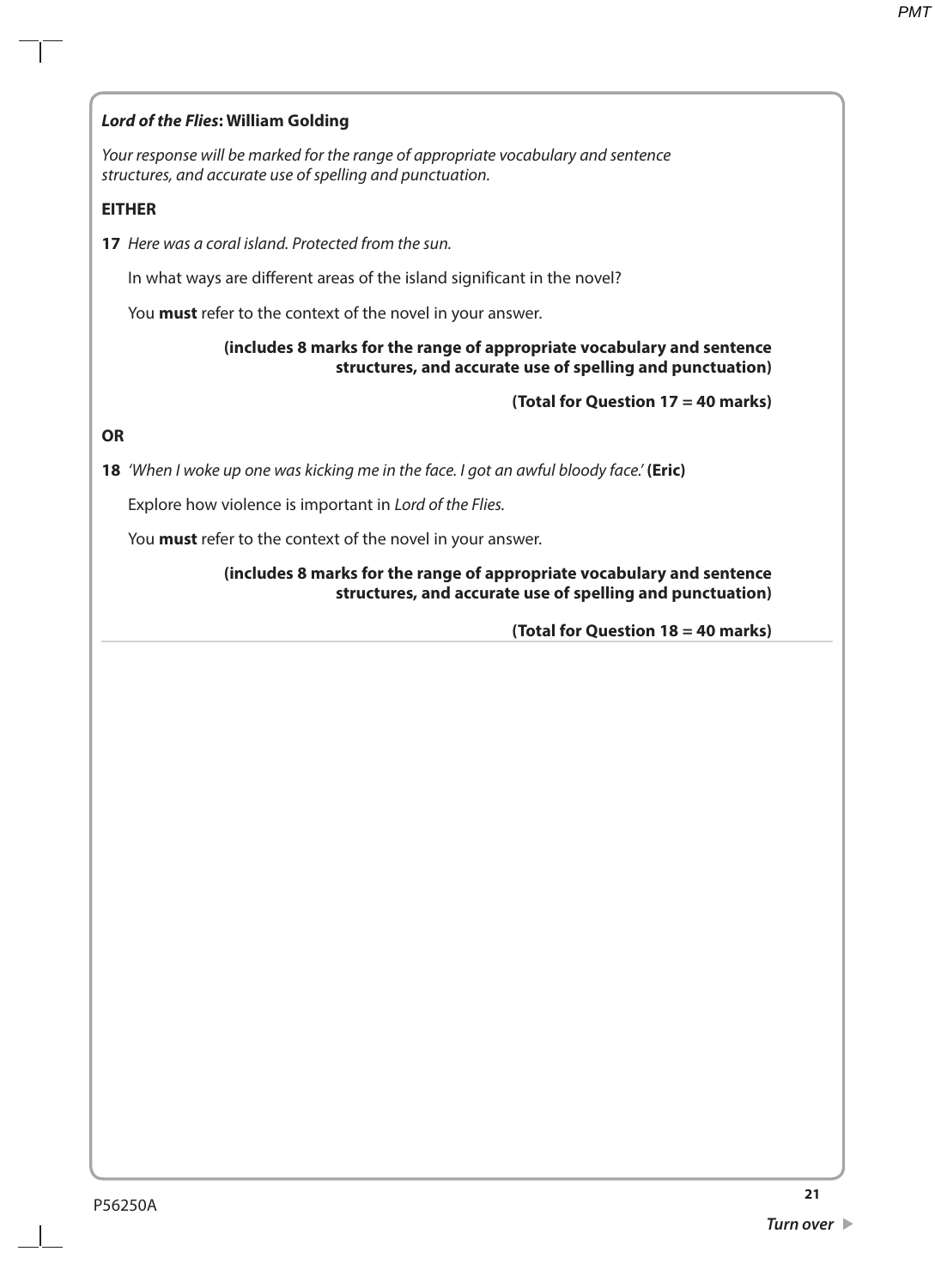### *Anita and Me***: Meera Syal**

*Your response will be marked for the range of appropriate vocabulary and sentence structures, and accurate use of spelling and punctuation.*

#### **EITHER**

**19** *'That's your Nanima! Your Nanima has come to see you!'* **(Mama)**

How is Nanima important in *Anita and Me*?

You **must** refer to the context of the novel in your answer.

#### **(includes 8 marks for the range of appropriate vocabulary and sentence structures, and accurate use of spelling and punctuation)**

**(Total for Question 19 = 40 marks)**

## **OR**

**20** *I now knew I was not a bad girl, a mixed-up girl, a girl with no name or no place.*

Explain how Meena's growing up is significant in the novel.

You **must** refer to the context of the novel in your answer.

#### **(includes 8 marks for the range of appropriate vocabulary and sentence structures, and accurate use of spelling and punctuation)**

**(Total for Question 20 = 40 marks)**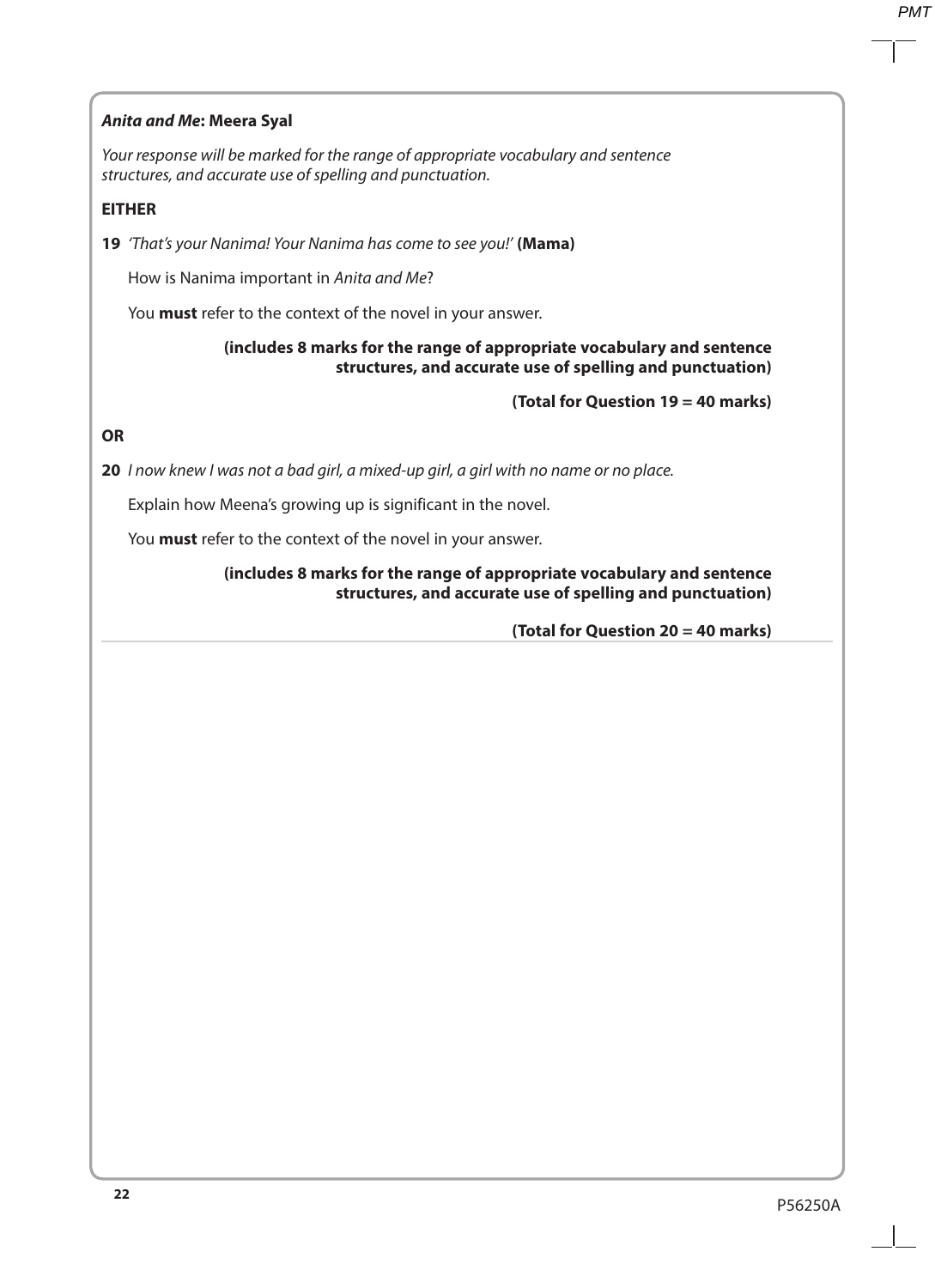## *The Woman in Black***: Susan Hill**

*Your response will be marked for the range of appropriate vocabulary and sentence structures, and accurate use of spelling and punctuation.*

## **EITHER**

**21** *Many of the rooms had clearly not been much used or perhaps even entered for years.* 

Explore the importance of Eel Marsh House in the novel.

You **must** refer to the context of the novel in your answer.

## **(includes 8 marks for the range of appropriate vocabulary and sentence structures, and accurate use of spelling and punctuation)**

**(Total for Question 21 = 40 marks)**

## **OR**

**22** *How deeply and badly the whole experience had affected me, both in mind and body.*

In what ways is madness significant in *The Woman in Black*?

You **must** refer to the context of the novel in your answer.

## **(includes 8 marks for the range of appropriate vocabulary and sentence structures, and accurate use of spelling and punctuation)**

**(Total for Question 22 = 40 marks)**

**TOTAL FOR SECTION B = 40 MARKS TOTAL FOR PAPER = 80 MARKS**